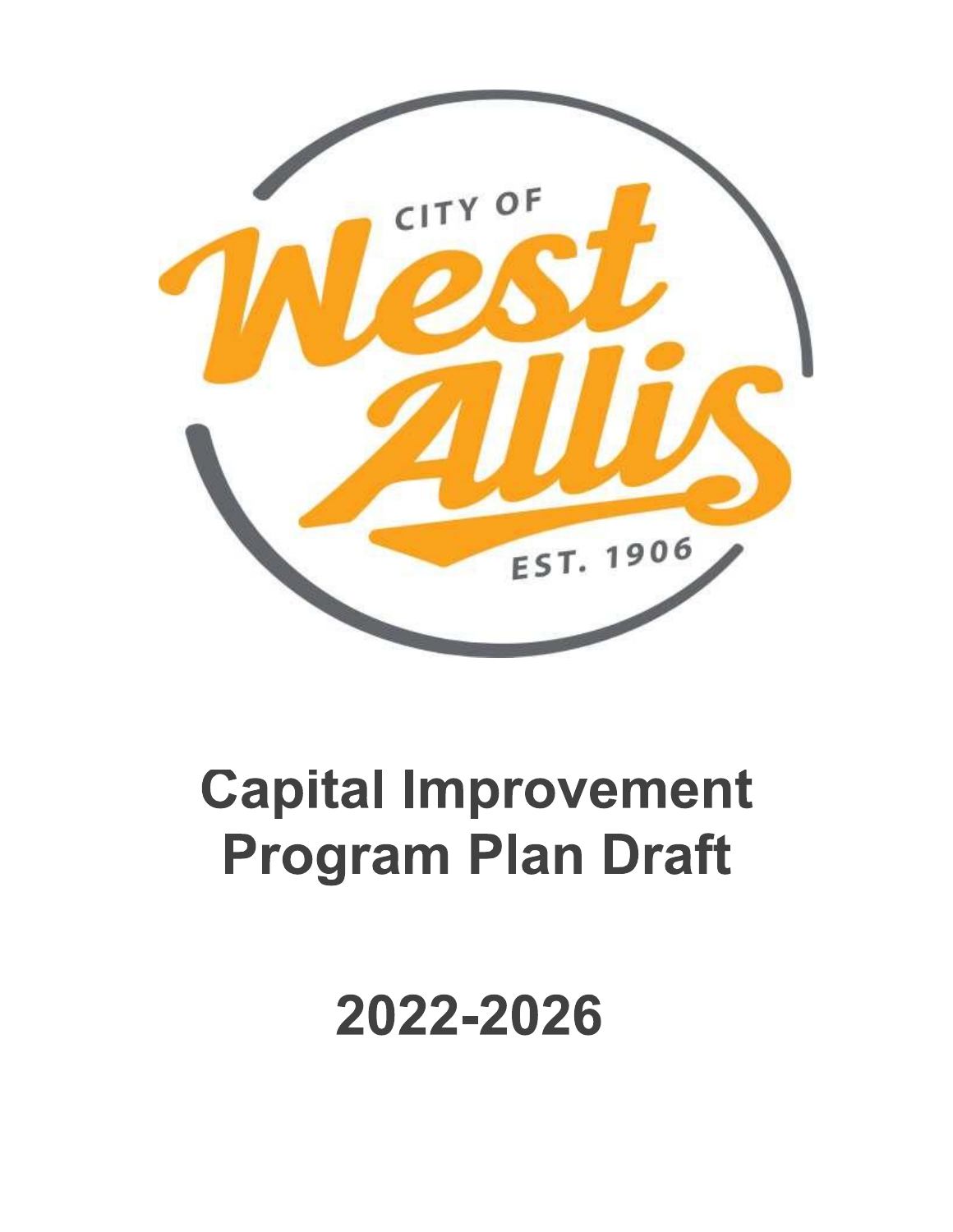## Status of 2021 Projects

|                                                                                     | <b>Completed</b>        |               |             |                         |
|-------------------------------------------------------------------------------------|-------------------------|---------------|-------------|-------------------------|
| #1819 Buster for Backhoe Attachment                                                 | PW/Street               | 2021DPW16     | Completed   | \$0                     |
| <b>Electrical Panel Replacement Klentz Park</b>                                     | PW/Electrical           | 2021DPW19     | Completed   | \$2,000                 |
| Emerald Ash Borer Pre-Emptive Removal Street Tree Replacement Planting              | <b>PW/Forestry</b>      | 2021 DPW A-29 | Completed   | \$18,700                |
| <b>Express Voting Machines</b>                                                      | Clerk                   | 2021 Clerk1   | Completed   | Purchased through grant |
| <b>Historical Society</b>                                                           | <b>PW/Facilities</b>    | 2021DPWA-123  | Completed   |                         |
| Microsoft SQL Server Software                                                       |                         | 2021IT2       | Completed   | \$55,570                |
| Scale Computing Server Infrastructure Upgrade                                       |                         | 2021IT1       | Completed   | \$75,452                |
| Electrical Panel Replacement-Reservoir                                              | <b>PW/Water Utility</b> | 2021DPW18     | Completed   | \$2,000                 |
| <b>Fire Department ATV</b>                                                          | <b>Fire</b>             | 2021 FIRE 3   | Completed   |                         |
| <b>Refuse Carts</b>                                                                 | PW/Sanitation           | 2021DPW5      | Completed   | \$12,000                |
| Valve Nut Replacement                                                               | PW/Water                | 2021DPW27     | Completed   | \$13,000                |
|                                                                                     | <b>In Progress</b>      |               |             |                         |
| 10 Year Sidewalk Program                                                            | Engineering             | 2021ENGA-1-2  | In progress | $\sqrt{$104,492}$       |
| Burnham Pointe Phase II                                                             | Development             | 2021 Dev 1    | In progress |                         |
| Command SUV                                                                         | Fire                    | 2021 FIRE 2   | In progress |                         |
| Fire Engine                                                                         | Fire                    | 2021 FIRE 1   | In progress |                         |
| Hank Aaron Connection - S. 72 St.                                                   | Development             | 2021 Dev 3    | In progress | \$35,000                |
| Parking Lot: S. 71 St. to S. 72 St.: W. Greenfield Ave. to W. Orchard St. - General | Engineering             | 2021ENGA-1-2  | In progress | \$250,000               |
| Parking Lot: S. 71 St. to S. 72 St.: W. Greenfield Ave. to W. Orchard St. - Storm   | Engineering             | 2021ENGA-1-2  | In progress | \$200,000               |
| Parking Lot: S. 73 St. to S. 74 St.: W. Greenfield Ave. to W. Orchard St. - General | Engineering             | 2021ENGA-1-2  | In progress | \$250,000               |
| Parking Lot: S. 73 St. to S. 74 St.: W. Greenfield Ave. to W. Orchard St. - Storm   | Engineering             | 2021ENGA-1-2  | In progress | \$200,000               |
| <b>Pavement Patching</b>                                                            | Engineering             | 2021ENGA-1-2  | In progress | \$10,000                |
| Pavement Patching - Storm                                                           | Engineering             | 2021ENGA-1-2  | In progress | \$10,000                |
| Pavement Patching - Sewer                                                           | Engineering             | 2021ENGA-1-2  | In progress | \$10,000                |
| Pavement Patching and Repair - Streets                                              | Engineering             | 2021ENGA-1-2  | In progress | \$250,000               |
| Private Property Inflow/Infiltration (PPI/I) Reduction Program                      | Engineering             | 2021ENGA-1-2  | In progress | \$0                     |
| S. 56 St.: W. Beloit Rd. to W. Rogers St. - Streets                                 | Engineering             | 2021ENGA-1-2  | In progress | \$260,763               |
| S. 56 St.: W. Beloit Rd. to W. Rogers St. - Water                                   | Engineering             | 2021ENGA-1-2  | In progress | \$211,342               |
| S. 56 St.: W. Beloit Rd. to W. Rogers St. - Storm                                   | Engineering             | 2021ENGA-1-2  | In progress | \$368,668               |
| S. 56 St.: W. Beloit Rd. to W. Rogers St. - Sewer                                   | Engineering             | 2021ENGA-1-2  | In progress | \$1,001,294             |
| . 62 St.: W. Mineral St. to W. Greenfield Ave. - Streets                            | Engineering             | 2021ENGA-1-2  | In progress | 3213,537                |
| 62 St.: W. Mineral St. to W. Greenfield Ave. - Water                                | Engineering             | 2021ENGA-1-2  | In progress | \$162,568               |
| S. 62 St.: W. Mineral St. to W. Greenfield Ave. - Storm                             | Engineering             | 2021ENGA-1-2  | In progress | \$264,971               |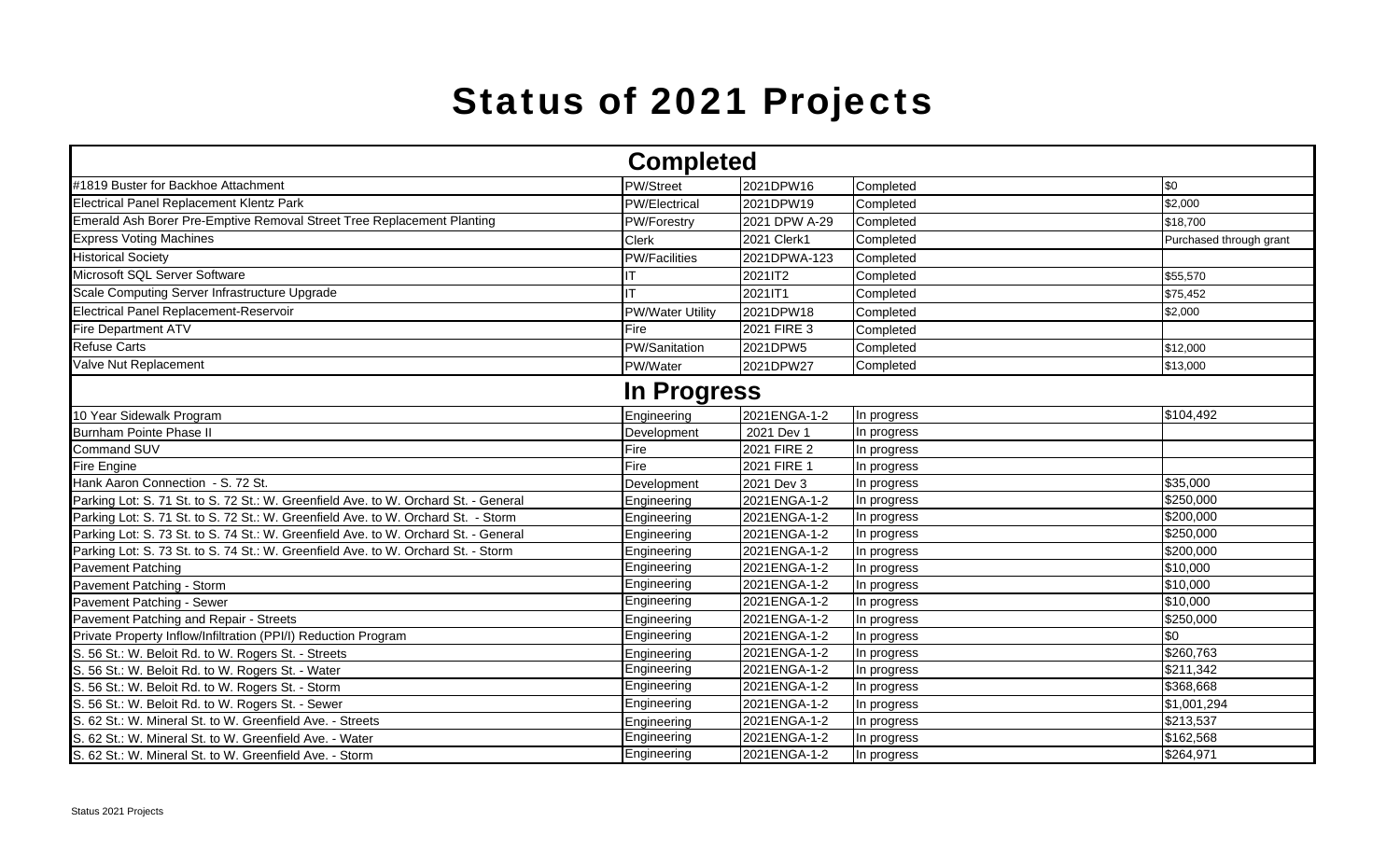| S. 62 St.: W. Mineral St. to W. Greenfield Ave. - Sewer                                                                                                                                        | Engineering         | 2021ENGA-1-2 | In progress | \$200,404   |
|------------------------------------------------------------------------------------------------------------------------------------------------------------------------------------------------|---------------------|--------------|-------------|-------------|
| S. 75 St.: W. National Ave. to Dead End South - Streets                                                                                                                                        | Engineering         | 2021ENGA-1-2 | In progress | \$112,304   |
| S. 75 St.: W. National Ave. to Dead End South - Water                                                                                                                                          | Engineering         | 2021ENGA-1-2 | In progress | \$45,000    |
| S. 75 St.: W. National Ave. to Dead End South - Storm                                                                                                                                          | Engineering         | 2021ENGA-1-2 | In progress | \$4,000     |
| S. 75 St.: W. National Ave. to Dead End South - Sewer                                                                                                                                          | Engineering         | 2021ENGA-1-2 | In progress | \$10,000    |
| S. 82 St.: W. Rogers St. to W. Burnham St. - Streets                                                                                                                                           | Engineering         | 2021ENGA-1-2 | In progress | \$89,260    |
| S. 82 St.: W. Rogers St. to W. Burnham St. - Water                                                                                                                                             | Engineering         | 2021ENGA-1-2 | In progress | \$81,418    |
| S. 82 St.: W. Rogers St. to W. Burnham St. - Storm                                                                                                                                             | Engineering         | 2021ENGA-1-2 | In progress | \$116,228   |
| S. 82 St.: W. Rogers St. to W. Burnham St. - Sewer                                                                                                                                             | Engineering         | 2021ENGA-1-2 | In progress | \$102,436   |
| S. 82nd St.: W. Greenfield Ave. to W. National Ave. - Streets                                                                                                                                  | Engineering         | 2021ENGA-1-2 | In progress | \$339,912   |
| S. 82nd St.: W. Greenfield Ave. to W. National Ave. - Water                                                                                                                                    | Engineering         | 2021ENGA-1-2 | In progress | \$234,214   |
| S. 82nd St.: W. Greenfield Ave. to W. National Ave. - Storm                                                                                                                                    | Engineering         | 2021ENGA-1-2 | In progress | \$440,533   |
| S. 82nd St.: W. Greenfield Ave. to W. National Ave. - Sewer                                                                                                                                    | Engineering         | 2021ENGA-1-2 | In progress | \$447,736   |
| S. 86 St.: W. Cleveland Ave. to S. Osage Ave. - Streets                                                                                                                                        | Engineering         | 2021ENGA-1-2 | In progress | \$92,954    |
| S. 86 St.: W. Cleveland Ave. to S. Osage Ave. - Storm                                                                                                                                          | Engineering         | 2021ENGA-1-2 | In progress | \$70,588    |
| S. 86 St.: W. Cleveland Ave. to S. Osage Ave. - Water                                                                                                                                          | Engineering         | 2021ENGA-1-2 | In progress | \$980       |
| S. 86 St.: W. Cleveland Ave. to S. Osage Ave. - Sewer                                                                                                                                          | Engineering         | 2021ENGA-1-2 | In progress | \$149,212   |
| S. 90 St.: W. Arthur Pl. to S. 89 St. - Streets                                                                                                                                                | Engineering         | 2021ENGA-1-2 | In progress | \$160,451   |
| S. 90 St.: W. Arthur Pl. to S. 89 St. - Storm                                                                                                                                                  | Engineering         | 2021ENGA-1-2 | In progress | \$74,000    |
| S. 90 St.: W. Arthur Pl. to S. 89 St. - Water                                                                                                                                                  | Engineering         | 2021ENGA-1-2 | In progress | \$6,000     |
| S. 90 St.: W. Arthur Pl. to S. 89 St. - Sewer                                                                                                                                                  | Engineering         | 2021ENGA-1-2 | In progress | \$16,000    |
| <b>Sanitary Relay</b>                                                                                                                                                                          | Engineering         | 2021ENGA-1-2 | In progress | \$1,000,000 |
| Sewer Televising - Storm                                                                                                                                                                       | Engineering         | 2021ENGA-1-2 | In progress | \$45,000    |
| Sewer Televising - Sewer                                                                                                                                                                       | Engineering         | 2021ENGA-1-2 | In progress | \$85,000    |
| <b>Storm Sewer Relays</b>                                                                                                                                                                      | Engineering         | 2021ENGA-1-2 | In progress | \$50,000    |
| Storm Sewer/Catch Basin Repair/Replacement                                                                                                                                                     | <b>Public Works</b> | 2021DPW9     | In progress | \$40,000    |
| W. Dakota St.: S. Osage Ave. to S. Orleans Ave. - Streets                                                                                                                                      | Engineering         | 2021ENGA-1-2 | In progress | \$52,394    |
| W. Dakota St.: S. Osage Ave. to S. Orleans Ave. - Storm                                                                                                                                        | Engineering         | 2021ENGA-1-2 | In progress | \$85,768    |
| W. Dakota St.: S. Osage Ave. to S. Orleans Ave. - Water                                                                                                                                        | Engineering         | 2021ENGA-1-2 | In progress | \$735       |
| W. Dakota St.: S. Osage Ave. to S. Orleans Ave. - Sewer                                                                                                                                        | Engineering         | 2021ENGA-1-2 | In progress | \$184,489   |
| W. Washington St.: S 108 St. to S. 112 St. - Streets                                                                                                                                           | Engineering         | 2021ENGA-1-2 | In progress | \$232,062   |
| W. Washington St.: S 108 St. to S. 112 St. - Storm                                                                                                                                             | Engineering         | 2021ENGA-1-2 | In progress | \$88,000    |
| W. Washington St.: S 108 St. to S. 112 St. - Water                                                                                                                                             | Engineering         | 2021ENGA-1-2 | In progress | \$7,000     |
| W. Washington St.: S 108 St. to S. 112 St. - Sewer                                                                                                                                             | Engineering         | 2021ENGA-1-2 | In progress | \$23,000    |
| <b>Water Main Relays</b>                                                                                                                                                                       | Engineering         | 2021ENGA-1-2 | In progress | \$390,000   |
| WisDOT Let: S. 60 Street at W. Greenfield Ave. Traffic Signals (EngOnly) (B)                                                                                                                   | Engineering         | 2021ENGA-1-2 | In progress | \$3,000     |
| WisDOT Let: S. 76 Street at W. Becher St. Traffic Signals (Eng Only) (B)                                                                                                                       | Engineering         | 2021ENGA-1-2 | In progress | \$14,000    |
| WisDOT Let: W. Beloit Road: S. 60 St. to W. Lincoln Ave. (Eng Only) (A)                                                                                                                        | Engineering         | 2021ENGA-1-2 | In progress | \$140,000   |
| WisDOT Let: W. Lincoln Avenue: S. 71 St. to S. 84 St. Traffic Signals (Const Only) (B)                                                                                                         | Engineering         | 2021ENGA-1-2 | In progress | \$167,165   |
| WisDOT Let: W. Lincoln Avenue: S. 71 St. to S. 84 St. Traffic Signals (Construction Only) (B)<br>WisDOT Let: W. Lincoln Avenue: S. 71 St. to S. 84 St. Traffic Signals (Construction Only) (B) | Engineering         | 2021ENGA-1-2 | In progress | \$5,965     |
|                                                                                                                                                                                                |                     | 2021ENGA-1-2 |             | \$11,500    |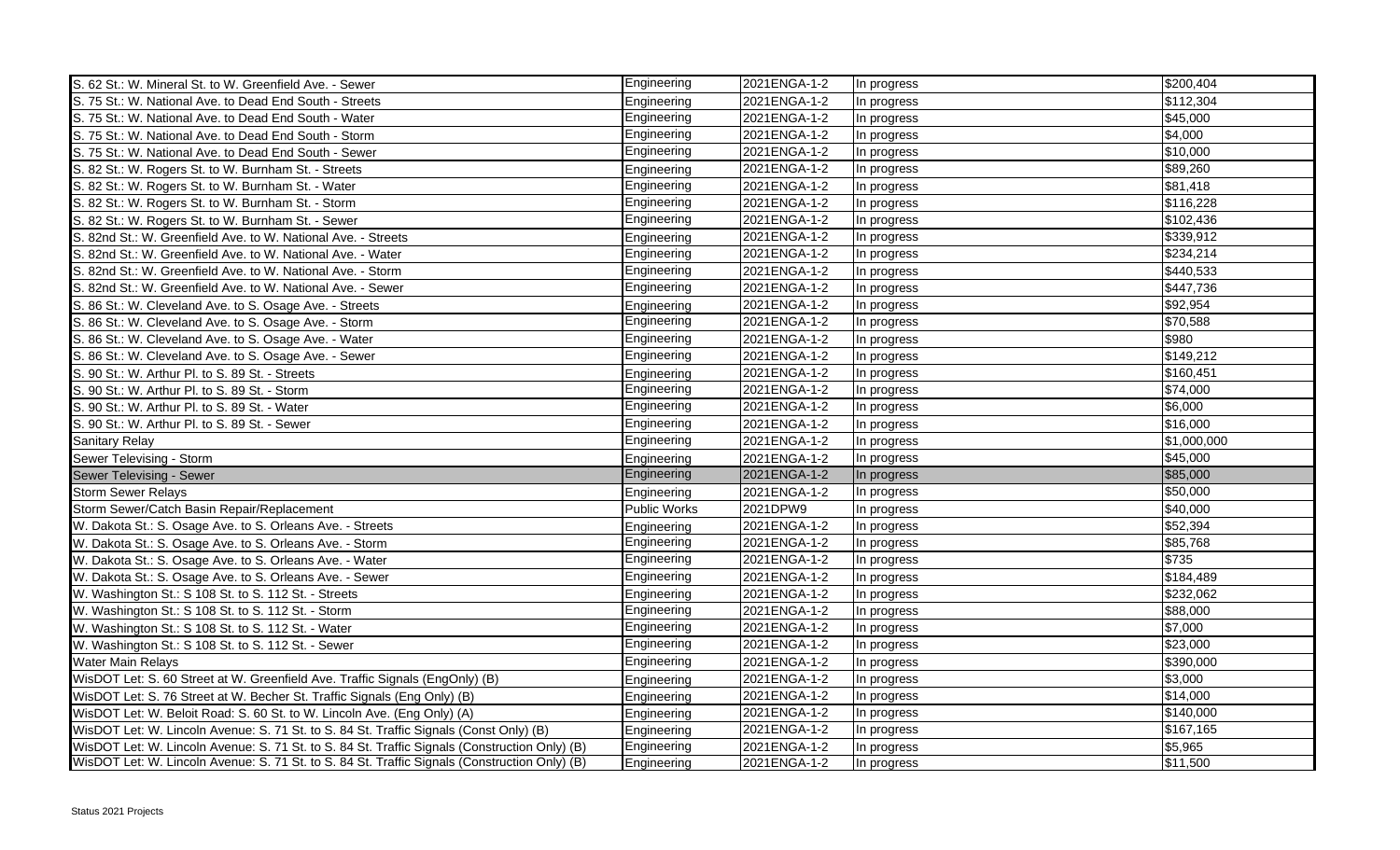| WisDOT Let: W. Lincoln Avenue: S. 71 St. to S. 84 St. Traffic Signals (Construction Only) (B) | Engineering             | 2021ENGA-1-2         | In progress           | \$88,716    |
|-----------------------------------------------------------------------------------------------|-------------------------|----------------------|-----------------------|-------------|
| WisDOT Let: W. Lincoln Ave S. 91 St. to S. 93 St. Traffic Signals (Eng Only) (B)              | Engineering             | 2021ENGA-1-2         | In progress           | \$108,000   |
| WisDOT Let: W. Lincoln Avenue: S. 93 St. to S. 95 St. (Eng Only) (B)                          | Engineering             | 2021ENGA-1-2         | In progress           | \$27,000    |
| WisDOT Let: W. National Ave.: S. 62 St. to S. 65 St. (Eng Only) (A)                           | Engineering             | 2021ENGA-1-2         | In progress           | \$65,000    |
| High Voltage Street Lighting Circuit Conversion                                               | Engineering             | 2021ENGA-1-2         | In progress           | \$1,600,000 |
| Private Lead Service Line Replacement Program                                                 | Engineering             | 2021ENGA-1-2         | In progress           | \$0         |
| Admin Office Front Service Door                                                               | <b>PW/Facilities</b>    | 2021DPW32            | In progress           | \$5,000     |
| City Hall HVAC/Zone Manager software                                                          | <b>PW/Facilities</b>    | 2021DPW28            | In progress           | \$7,850     |
| <b>Digital Printer</b>                                                                        | PW/Building/Signs       | 2021DPW2             | In progress           | \$15,000    |
| Electrical Panel (2) Liberty Heights Pool House                                               | <b>PW/Electrical</b>    | 2021DPW20            | In progress           | \$9,500     |
| Electrical Panel Liberty Heights Field House                                                  | <b>PW/Electrical</b>    | 2021DPW21            | In progress           | \$5,000     |
| <b>Electrical Panel Replacement Weld Shop</b>                                                 | PW/Electrical           | 2021DPW22            | In progress           | \$3,000     |
| Library Facility Maintenance/Improvements                                                     | <b>PW/Facilities</b>    | 2021DPWA-120         | In progress           | \$7,500     |
| <b>NEW Camera Sewer Truck</b>                                                                 | PW/Fleet                | 2021DPWB-8           | In progress           | \$300,000   |
| Packer Lift tippers                                                                           | PW/Sanitation           | 2021DPW4             | In progress           | \$8,900     |
| Paint Line Striper #2161                                                                      | PW/Building/Signs       | 2021DPW12            | In progress           | \$17,050    |
| <b>Pumping Station Update</b>                                                                 | <b>PW/Water Utility</b> | 2021DPW17            | In progress           | \$15,000    |
| Refuse Packer #810                                                                            | PW/Sanitation           | 2021DPW13            | In progress           | \$272,000   |
| Thumper/fault locater                                                                         | <b>PW/Electrical</b>    | 2021DPW1             | In progress           | \$25,000    |
| Truck #46                                                                                     | PW/Building/Signs       | 2021DPW10            | In progress           | \$32,150    |
| Truck #57                                                                                     | <b>PW/Electrical</b>    | 2021DPW8             | In progress           | \$32,150    |
| Truck #73                                                                                     | PW/Building/Signs       | 2021DPW11            | In progress           | \$32,150    |
| Water Tank Maintenance Contract                                                               | <b>PW/Water Utility</b> | 2021DPW30            | In progress           | \$134,000   |
| <b>Water Utility Security Upgrades</b>                                                        | <b>PW/Water Utility</b> | 2021DPW24            | In progress           | \$20,000    |
| Garage Service Doors Yard                                                                     | <b>PW/Facilities</b>    | 2021DPW31            | In progress           | \$5,000     |
|                                                                                               | <b>Ongoing</b>          |                      |                       |             |
| Asset Management / Work Order System (2018 - 2023 Total = \$750,000)                          | <b>Public Works</b>     | 2021DPW A-27         | Ongoing               | \$60,000    |
| Beloit Road Senior Housing (Funded by Beloit Road, LLC)                                       | Development             | 2021DEVA-24          | Ongoing               |             |
| Boulevard Landscape Bed Consolidation                                                         | PW/Forestry             | 2021 DPW A-30        | Ongoing               |             |
| <b>Hydrants</b>                                                                               | PW/Water                | 2021DPW15            | Ongoing               | \$7,000     |
| Interview Room Camera Replacement                                                             | Police                  | 2021 POLICE 2        | Ongoing               | \$90,326    |
| Investigative Squads (replace 2 per year)                                                     | Police                  | 2021 POLICE 4        | Ongoing               | \$64,000    |
| Marked Squads (replace 6 per year)                                                            | Police                  | 2021 POLICE 5        | Ongoing               | \$120,000   |
| Sanitary Manhole Repair/Replacement                                                           | Public Works/SS         |                      | Ongoing               | \$10,000    |
| Squad Camera Replacement/Maintenance                                                          | Police                  | <b>2021 POLICE 1</b> | Ongoing               | \$126,377   |
| Kopperud Park (East)                                                                          | Development             | 2021 Dev 4           | Ongoing               |             |
| <b>Hydrant Repainting</b>                                                                     | PW/Water                | 2021DPW25            | Ongoing -pricing task | \$20,000    |
| Pump Station Submersible Pump                                                                 | PW/Storm Water          | 2021DPW6             | <b>Ongoing Repair</b> | \$15,000    |
| Water Meter Replacement                                                                       | PW/Water                | 2021DPW23            | <b>Ongoing Repair</b> | \$75,000    |
| <b>Municipal Yard Roof</b>                                                                    | <b>PW/Facilities</b>    | 2021DPW7             | Ongoing RFP           | \$125,000   |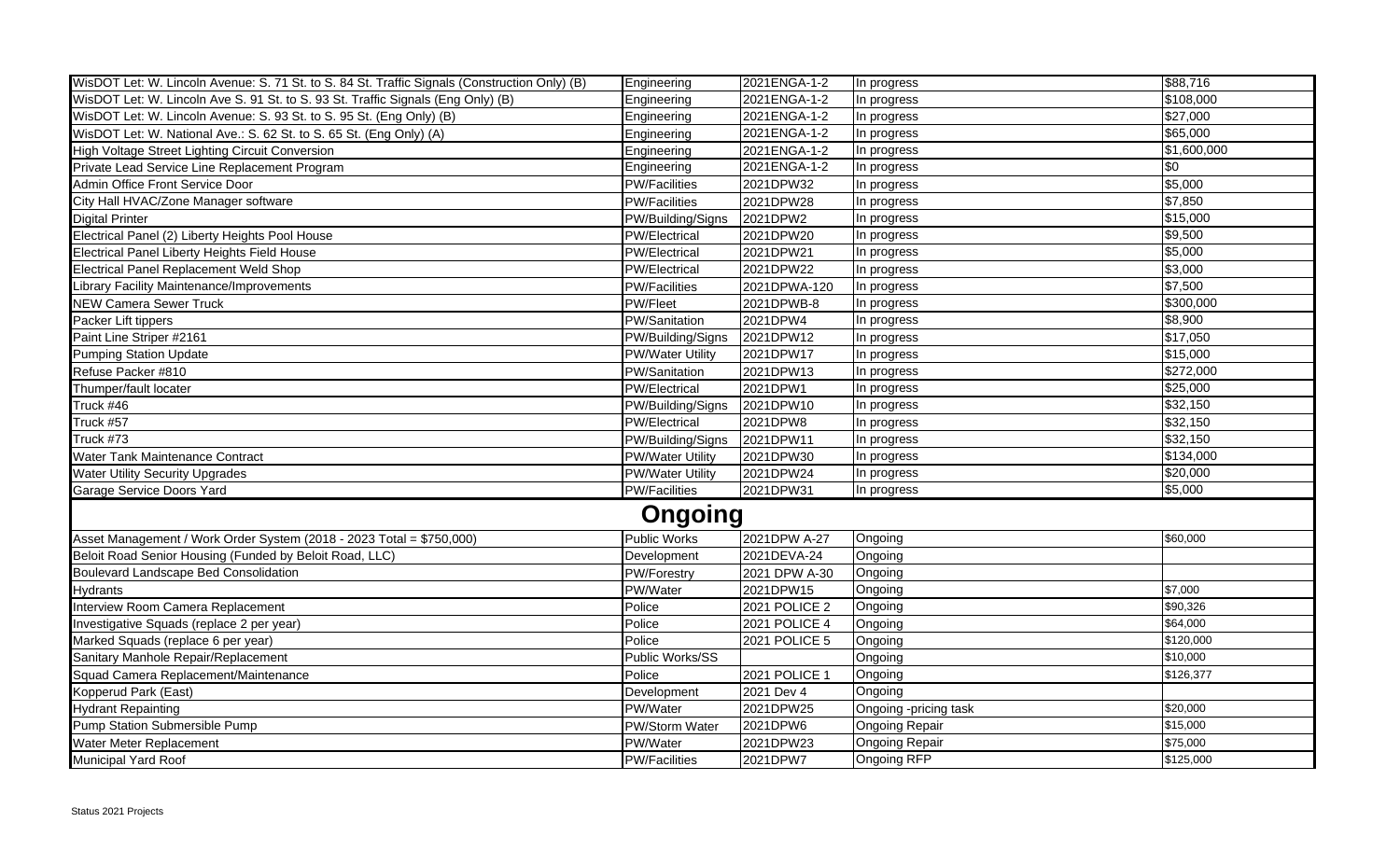| Wheel Loader #2947 (replace 2942)                           | PW/Street            | 2021DPW14       | Ongoing, currently replacing for 2942, move 2947 to<br>2022)          | \$180,000               |
|-------------------------------------------------------------|----------------------|-----------------|-----------------------------------------------------------------------|-------------------------|
|                                                             | <b>On Hold</b>       |                 |                                                                       |                         |
| <b>MWW Interconnection</b>                                  | PW/Water             | 2021DPW26       | On Hold                                                               | \$0                     |
| <b>McKinely Park Improvements</b>                           | Development          | 2021 Dev 2      | On Hold                                                               |                         |
| Apparatus Floor Refinishing-Fire Station #2                 | Fire                 | 2021FIRE4       | On Hold                                                               |                         |
| Carpet Replacement - All 3 Stations and Adm                 | Fire                 | 2021FIREA-18    | On Hold                                                               |                         |
| City Hall/Public Works Building Construction                | General              | 2021DPWA-126    | On Hold - Reseaching Options                                          |                         |
| Municipal Yard North Garage                                 | <b>PW/Facilities</b> |                 | On Hold - Still Researching                                           |                         |
| <b>Transfer Station</b>                                     | <b>PW/Facilities</b> |                 | On Hold - Still Researching                                           |                         |
| <b>City Hall Maintenance</b>                                | <b>PW/Facilities</b> | 2021DPWA-108    | On Hold - Still Researching                                           |                         |
| Health Department Facility Maintenance                      | <b>PW/Facilities</b> | 2021DPWA-118    | On Hold - Still Researching                                           |                         |
| Log Cabin Roof                                              | <b>PW/Facilities</b> | 2021DPW33       | On Hold - Still Researching                                           |                         |
| Low Pressure Sodium Bulb Replacements for Street Lights     | PW/Electrical        |                 | On Hold - Still Researching                                           |                         |
| Police Facility Maintenance/Improvements                    | <b>PW/Facilities</b> | 2021DPWA-113    | On Hold - Still Researching                                           |                         |
| Liberty Heights Park New Pavilion and Splash Pad Conversion | Development          | 2021 DEV A-121a | On Hold - Still Researching                                           |                         |
| Automated License Plate Readers for Electronic Parking      | Police               | 2021 POLICE 3   | On Hold - Still Researching                                           |                         |
|                                                             | <b>Postpone</b>      |                 |                                                                       |                         |
| Municipal Yard Maintenance                                  | <b>PW/Facilities</b> | 2021 DPW A-109  | Postpone to 2022                                                      |                         |
| 1999 (2) 11' Heavy Truck Plows                              | <b>PW/Fleet</b>      | 2021DPW C-3     | Postpone to 2022                                                      |                         |
| Pervious Paver Maintenace Machine                           | PW/Storm Water       | 2021DPW3        | Postpone to 2022                                                      |                         |
| Message Arrow Board                                         | PW/Building/Signs    | 2021DPW29       | Postpone to 2022                                                      |                         |
| 2010 Jet Truck - #1498                                      | PW/Fleet             | 2021DPWB-8      | Postpone to 2025                                                      |                         |
| Fire Station #2 Maintenance/Improvements                    | <b>PW/Facitilies</b> | 2021DPWA-116    | Postpone to 2026 - revise funding amount to \$7500,<br>move \$170,000 |                         |
|                                                             | <b>Cancelled</b>     |                 |                                                                       |                         |
| S. 99 St.: W. Lincoln Ave. to W. National Ave.              | Engineering          |                 | Cancelled                                                             | \$0                     |
| <b>Traffic Controls</b>                                     | <b>PW/Electrical</b> | 2021DPWA-3      | Cancelled                                                             | Cabinets provided State |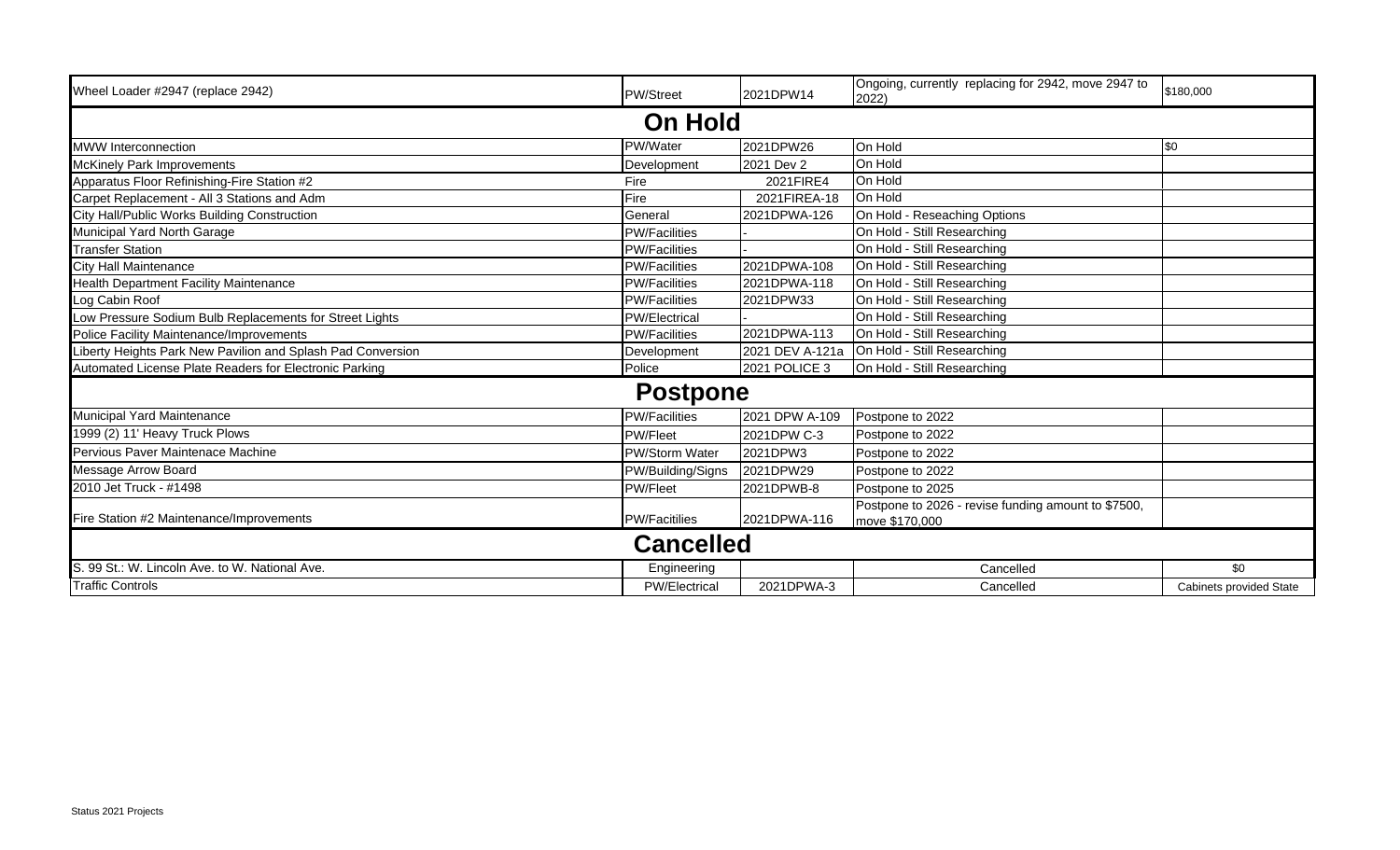| <b>2022 CIP</b>                                                                 | <b>Department</b> | <b>Project Total</b> | <b>Assessments</b> | <b>Other</b><br><b>Funding</b> | <b>City Cost</b> | <b>Exhibit</b><br><b>Reference</b> | Page |
|---------------------------------------------------------------------------------|-------------------|----------------------|--------------------|--------------------------------|------------------|------------------------------------|------|
| lPublic Infrastructure Streets                                                  |                   |                      |                    |                                |                  |                                    |      |
| W. Scott St.: S. 57 St. to S. 60 St.                                            | Engineering       | \$317,000            | \$99,000           | \$0                            | \$218,000        | 2022ENGA-1-3                       |      |
| S. 66 St.: 100' S/O W. National Ave. to W. Mitchell St.                         | Engineering       | \$332.000            | \$85,000           | \$0                            | \$247.000        | 2022ENGA-1-3                       |      |
| W. Mitchell St.: S. 92 St. to S. 96 St.                                         | Engineering       | \$531,000            | \$158,000          | \$0                            | \$373,000        | 2022ENGA-1-3                       |      |
| S. 57 St.: W. Burnham St. to W. Mobile St.                                      | Engineering       | \$540,000            | \$168,000          | \$0                            | \$372,000        | 2022ENGA-1-3                       |      |
| S. 77 St.: W. Hicks St. to W. Becher St.                                        | Engineering       | \$390,000            | \$114,000          | \$0                            | \$276,000        | 2022ENGA-1-3                       |      |
| W. Vigo Terr.: S. 99 St. to E/O S. 99 St.                                       | Engineering       | \$88,000             | \$36,000           | \$0                            | \$52,000         | 2022ENGA-1-3                       |      |
| S. 91 St.: W. Arthur Pl. to W. Harrison Ave.                                    | Engineering       | \$188,000            | \$73,000           | \$0                            | \$115,000        | 2022ENGA-1-3                       |      |
| S. 65 St.: W. Greenfield Ave. to W. National Ave.                               | Engineering       | \$198,000            | \$31,000           | \$0                            | \$167,000        | 2022ENGA-1-3                       |      |
| W. Becher St.: S. 92 St. to S. 99 St.                                           | Engineering       | \$548,000            | \$67,000           | \$0                            | \$481,000        | 2022ENGA-1-3                       |      |
| W. Madison St.: S. 58 St. to S. 60 St.                                          | Engineering       | \$220,000            | \$68,000           | \$0                            | \$152,000        | 2022ENGA-1-3                       |      |
| W. Orchard St.: S. 93 St. to S. 95 St.                                          | Engineering       | \$182,000            | \$26,000           | \$0                            | \$156,000        | 2022ENGA-1-3                       |      |
| W. Hayes Ave.: W. Greenlinks Dr. to East End                                    | Engineering       | \$177,000            | \$74,000           | \$0                            | \$103,000        | 2022ENGA-1-3                       |      |
| W. Washington St.: S. 84 St. to S. 86 St.                                       | Engineering       | \$263.000            | \$30,000           | \$0                            | \$233,000        | 2022ENGA-1-3                       |      |
| WisDOT Let: W. Beloit Road: S. 60 St. to W. Lincoln Ave. (Engineer Engineering  |                   | \$300,000            | \$0                | \$160,000                      | \$140,000        | 2022ENGA-1-3                       |      |
| WisDOT Let: W. National Ave.: S. 62 St. to S. 65 St. (Engineering O Engineering |                   | \$150.000            | \$0                | \$85,000                       | \$65,000         | 2022ENGA-1-3                       |      |
| WisDOT Let: W. Lincoln Avenue: S. 91 St. to S. 93 St. Traffic Signa Engineering |                   | \$1,380,000          | \$69,000           | \$924,000                      | \$387,000        | 2022ENGA-1-3                       |      |
| WisDOT Let: W. Lincoln Avenue: S. 93 St. to S. 95 St. (Engineering Engineering  |                   | \$135,000            | \$0                | \$66,000                       | \$69,000         | 2022ENGA-1-3                       |      |
| WisDOT Let: S. 76 Street at W. Becher St. Traffic Signals (Construd Engineering |                   | \$557.000            | \$0                | \$501,000                      | \$56,000         | 2022ENGA-1-3                       |      |
| WisDOT Let: S. 60 Street at W. Greenfield Ave. Traffic Signals (Con Engineering |                   | \$503,000            | \$0                | \$453,000                      | \$50,000         | 2022ENGA-1-3                       |      |
| <b>Section Total-Streets</b>                                                    |                   | \$6,999,000          | \$1,098,000        | \$2,189,000                    | \$3,712,000      |                                    |      |
| Public Infrastructure Improvements - Streets Related                            |                   |                      |                    |                                |                  |                                    |      |
| Pavement Patching and Repair                                                    | Engineering       | \$250,000            | \$0                | \$0                            | \$250,000        | 2022ENGA-1-3                       |      |
| Alley: S. 94 St.- S. 95 St.: W. Schlinger St. - W. Washington St.               | Engineering       | \$115,000            | \$73,000           | \$0                            | \$42,000         | 2022ENGA-1-3                       |      |
| Alley: S. 58 St. - S. 59 St.: W. Greenfield Ave. - W. Lapham St.                | Engineering       | \$116,000            | \$62,000           | \$0                            | \$54,000         | 2022ENGA-1-3                       |      |
| Alley: S. 113 St. - S.Wollmer Rd.; W. Ohio St. - W. Wildwood Ln.                | Engineering       | \$45,000             | \$36,000           | \$0                            | \$9,000          | 2022ENGA-1-3                       |      |
| Alley: S. 74 St. - S. 75 St.; W. Lapham St. - W. National Ave.                  | Engineering       | \$32,000             | \$17,000           | \$0                            | \$15,000         | 2022ENGA-1-3                       |      |
| <b>Section Total-Streets Related</b>                                            |                   | \$558,000            | \$188,000          | \$0                            | \$370,000        |                                    |      |
| Public Infrastructure Improvements - Other                                      |                   |                      |                    |                                |                  |                                    |      |
| <b>Traffic Controls</b>                                                         | PW/Electrical     | \$25,274             | \$0                | \$0                            | \$25,274         | 2021DPWA-30                        |      |
| <b>Section Total-Other</b>                                                      |                   | \$25,274             | \$0                | \$0                            | \$25,274         |                                    |      |
|                                                                                 |                   |                      |                    |                                |                  |                                    |      |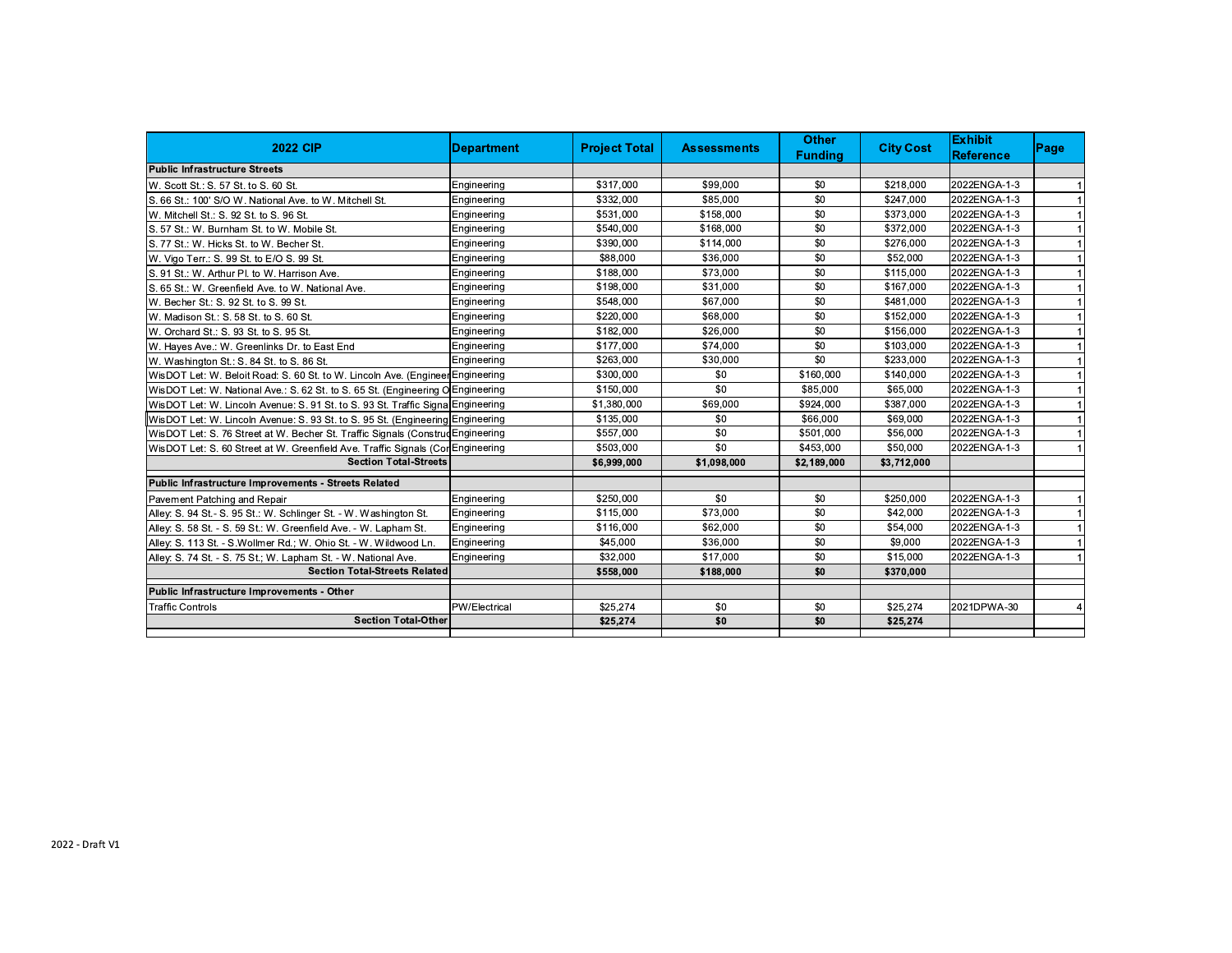| <b>2022 CIP</b>                                                                          | <b>Department</b> | <b>Project Total</b> | <b>Assessments</b> | <b>Other</b><br><b>Funding</b> | <b>City Cost</b> | <b>Exhibit</b><br>Reference | Page |
|------------------------------------------------------------------------------------------|-------------------|----------------------|--------------------|--------------------------------|------------------|-----------------------------|------|
| Public Infrastructure Improvements - Storm Water Utility                                 |                   |                      |                    |                                |                  |                             |      |
| W. Scott St.: S. 57 St. to S. 60 St.                                                     | Engineering       | \$70,000             | \$0                | \$0                            | \$70,000         | 2022ENGA-1-3                |      |
| S. 66 St.: 100' S/O W. National Ave. to W. Mitchell St.                                  | Engineering       | \$99,000             | \$0                | \$0                            | \$99,000         | 2022ENGA-1-3                |      |
| W. Mitchell St.: S. 92 St. to S. 96 St.                                                  | Engineering       | \$318,000            | \$0                | \$0                            | \$318,000        | 2022ENGA-1-3                |      |
| S. 57 St.: W. Burnham St. to W. Mobile St.                                               | Engineering       | \$224,000            | \$0                | \$0                            | \$224.000        | 2022ENGA-1-3                |      |
| S. 77 St.: W. Hicks St. to W. Becher St.                                                 | Engineering       | \$211,000            | \$0                | \$0                            | \$211.000        | 2022ENGA-1-3                |      |
| W. Vigo Terr.: S. 99 St. to E/O S. 99 St.                                                | Engineering       | \$17,000             | \$0                | \$0                            | \$17,000         | 2022ENGA-1-3                |      |
| S. 91 St.: W. Arthur Pl. to W. Harrison Ave.                                             | Engineering       | \$40,000             | \$0                | \$0                            | \$40,000         | 2022ENGA-1-3                |      |
| S. 65 St.: W. Greenfield Ave. to W. National Ave.                                        | Engineering       | \$49,000             | \$0                | \$0                            | \$49,000         | 2022ENGA-1-3                |      |
| W. Becher St.: S. 92 St. to S. 99 St.                                                    | Engineering       | \$169,000            | \$0                | \$0                            | \$169,000        | 2022ENGA-1-3                |      |
| W. Madison St.: S. 58 St. to S. 60 St.                                                   | Engineering       | \$51,000             | \$0                | \$0                            | \$51,000         | 2022ENGA-1-3                |      |
| W. Orchard St.: S. 93 St. to S. 95 St.                                                   | Engineering       | \$88,000             | \$0                | \$0                            | \$88,000         | 2022ENGA-1-3                |      |
| W. Hayes Ave.: W. Greenlinks Dr. to East End                                             | Engineering       | \$34,000             | \$0                | \$0                            | \$34,000         | 2022ENGA-1-3                |      |
| W. Washington St.: S. 84 St. to S. 86 St.                                                | Engineering       | \$72,000             | \$0                | \$0                            | \$72.000         | 2022ENGA-1-2                |      |
| WisDOT Let: W. Beloit Road: S. 60 St. to W. Lincoln Ave. (Engineer Engineering           |                   | \$0                  | \$0                | \$0                            | \$0              | 2022ENGA-1-3                |      |
| WisDOT Let: W. National Ave.: S. 62 St. to S. 65 St. (Engineering OEngineering           |                   | \$0                  | \$0                | \$0                            | \$0              | 2022ENGA-1-3                |      |
| WisDOT Let: W. Lincoln Avenue: S. 91 St. to S. 93 St. Traffic Signa Engineering          |                   | \$164,000            | \$0                | \$147,000                      | \$17,000         | 2022ENGA-1-3                |      |
| WisDOT Let: W. Lincoln Avenue: S. 93 St. to S. 95 St. (Engineering Engineering           |                   | \$0                  | \$0                | \$0                            | \$0              | 2022ENGA-1-3                |      |
| WisDOT Let: S. 76 Street at W. Becher St. Traffic Signals (ConstrudEngineering           |                   | \$20,000             | \$0                | \$18,000                       | \$2,000          | 2022ENGA-1-3                |      |
| WisDOT Let: S. 60 Street at W. Greenfield Ave. Traffic Signals (Cor <b>l</b> Engineering |                   | \$0                  | \$0                | \$0                            | \$0              | 2022ENGA-1-3                |      |
| Pavement Patching and Repair                                                             | Engineering       | \$10,000             | \$0                | \$0                            | \$10,000         | 2022ENGA-1-3                |      |
| Alley: S. 94 St.- S. 95 St.: W. Schlinger St. - W. Washington St.                        | Engineering       | \$70,000             | \$0                | \$0                            | \$70.000         | 2022ENGA-1-3                |      |
| Alley: S. 58 St. - S. 59 St.: W. Greenfield Ave. - W. Lapham St.                         | Engineering       | \$114,000            | \$0                | \$0                            | \$114.000        | 2022ENGA-1-3                |      |
| Alley: S. 113 St. - S. Wollmer Rd.; W. Ohio St. - W. Wildwood Ln.                        | Engineering       | \$48,000             | \$0                | \$0                            | \$48,000         | 2022ENGA-1-3                |      |
| Alley: S. 74 St. - S. 75 St.; W. Lapham St. - W. National Ave.                           | Engineering       | \$31,000             | \$0                | \$0                            | \$31,000         | 2022ENGA-1-3                |      |
| Sewer Televising                                                                         | Engineering       | \$45,000             | \$0                | \$0                            | \$45.000         | 2022ENGA-1-3                |      |
| Storm Sewer Relays                                                                       | Engineering       | \$50,000             | \$0                | \$0                            | \$50,000         | 2022ENGA-1-3                |      |
| Storm Sewer Catch Basin Repair                                                           | Public Works      | \$15,000             | \$0                | $\overline{50}$                | \$15,000         | 2022DPW SW2                 |      |
| <b>Section Total-Storm Water</b>                                                         |                   | \$2,009,000          | \$0                | \$165,000                      | \$1,844,000      |                             |      |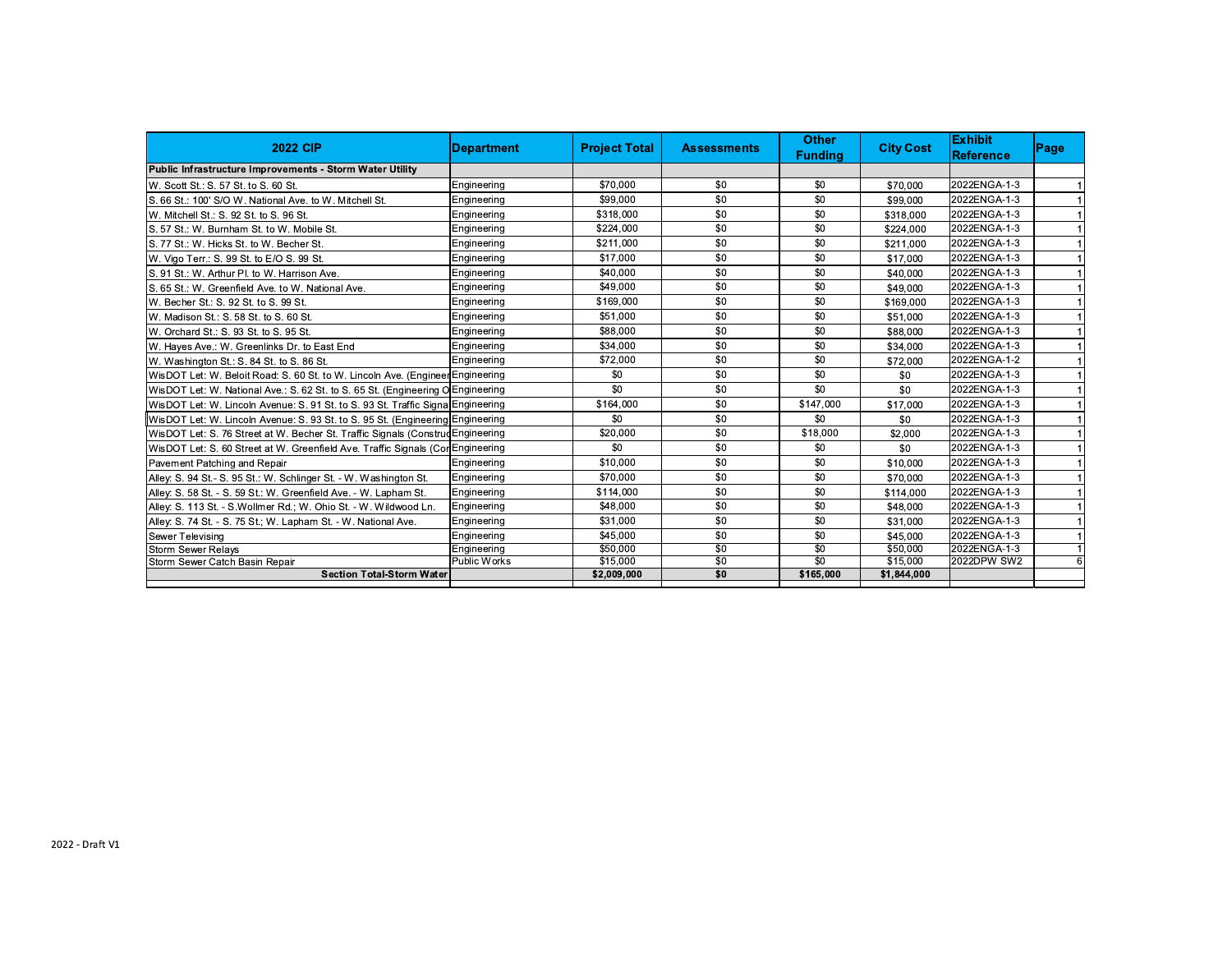| <b>2022 CIP</b>                                                                 | Department   | <b>Project Total</b> | <b>Assessments</b> | <b>Other</b><br><b>Funding</b> | <b>City Cost</b> | <b>Exhibit</b><br><b>Reference</b> | Page |
|---------------------------------------------------------------------------------|--------------|----------------------|--------------------|--------------------------------|------------------|------------------------------------|------|
| Public Infrastructure Improvements - Water Utility                              |              |                      |                    |                                |                  |                                    |      |
| W. Scott St.: S. 57 St. to S. 60 St.                                            | Engineering  | \$124,000            | \$0                | \$0                            | \$124.000        | 2022ENGA-1-3                       |      |
| S. 66 St.: 100' S/O W. National Ave. to W. Mitchell St.                         | Engineering  | \$355,000            | \$0                | \$0                            | \$355,000        | 2022ENGA-1-3                       |      |
| W. Mitchell St.: S. 92 St. to S. 96 St.                                         | Engineering  | \$407.000            | \$0                | \$0                            | \$407,000        | 2022ENGA-1-3                       |      |
| S. 57 St.: W. Burnham St. to W. Mobile St.                                      | Engineering  | \$377,000            | \$0                | \$0                            | \$377,000        | 2022ENGA-1-3                       |      |
| S. 77 St.: W. Hicks St. to W. Becher St.                                        | Engineering  | \$318,000            | \$0                | \$0                            | \$318,000        | 2022ENGA-1-3                       |      |
| W. Vigo Terr.: S. 99 St. to E/O S. 99 St.                                       | Engineering  | \$2,000              | \$0                | \$0                            | \$2,000          | 2022ENGA-1-3                       |      |
| S. 91 St.: W. Arthur Pl. to W. Harrison Ave.                                    | Engineering  | \$4,000              | \$0                | \$0                            | \$4.000          | 2022ENGA-1-3                       |      |
| S. 65 St.: W. Greenfield Ave. to W. National Ave.                               | Engineering  | \$78,000             | \$0                | \$0                            | \$78,000         | 2022ENGA-1-3                       |      |
| W. Becher St.: S. 92 St. to S. 99 St.                                           | Engineering  | \$24,000             | \$0                | \$0                            | \$24,000         | 2022ENGA-1-3                       |      |
| W. Madison St.: S. 58 St. to S. 60 St.                                          | Engineering  | \$127,000            | \$0                | \$0                            | \$127,000        | 2022ENGA-1-3                       |      |
| W. Orchard St.: S. 93 St. to S. 95 St.                                          | Engineering  | \$8,000              | \$0                | \$0                            | \$8,000          | 2022ENGA-1-3                       |      |
| W. Haves Ave.: W. Greenlinks Dr. to East End                                    | Engineering  | \$3,000              | \$0                | \$0                            | \$3,000          | 2022ENGA-1-3                       |      |
| W. Washington St.: S. 84 St. to S. 86 St.                                       | Engineering  | \$124,000            | \$0                | \$0                            | \$124,000        | 2022ENGA-1-3                       |      |
| WisDOT Let: W. Beloit Road: S. 60 St. to W. Lincoln Ave. (Engineer Engineering  |              | \$0                  | \$0                | \$0                            | \$0              | 2022ENGA-1-3                       |      |
| WisDOT Let: W. National Ave.: S. 62 St. to S. 65 St. (Engineering O Engineering |              | \$0                  | $\overline{30}$    | \$0                            | \$0              | 2022ENGA-1-3                       |      |
| WisDOT Let: W. Lincoln Avenue: S. 91 St. to S. 93 St. Traffic Signa Engineering |              | \$370.000            | \$0                | $\overline{50}$                | \$370.000        | 2022ENGA-1-3                       |      |
| WisDOT Let: W. Lincoln Avenue: S. 93 St. to S. 95 St. (Engineering Engineering  |              | \$0                  | \$0                | \$0                            | \$0              | 2022ENGA-1-3                       |      |
| WisDOT Let: S. 76 Street at W. Becher St. Traffic Signals (Construd Engineering |              | \$8,000              | \$0                | \$0                            | \$8,000          | 2022ENGA-1-3                       |      |
| WisDOT Let: S. 60 Street at W. Greenfield Ave. Traffic Signals (CorlEngineering |              | \$0                  | \$0                | \$0                            | \$0              | 2022ENGA-1-3                       |      |
| Pavement Patching and Repair                                                    | Engineering  | \$10,000             | \$0                | \$0                            | \$10,000         | 2022ENGA-1-3                       |      |
| Lead Service Line Replacement                                                   | Engineering  | \$300,000            | \$96,000           | \$204,000                      | \$0              | 2022ENGA-1-3                       |      |
| Water Main Relays                                                               | Engineering  | \$50,000             | \$0                | \$0                            | \$50,000         | 2022ENGA-1-3                       |      |
| Water System Improvement                                                        | Public Works | \$1,500,000          | \$0                | \$0                            | \$1,500,000      | 2022DPW W8                         |      |
| <b>Section Total-Water</b>                                                      |              | \$4,189,000          | \$96,000           | \$204,000                      | \$3,889,000      |                                    |      |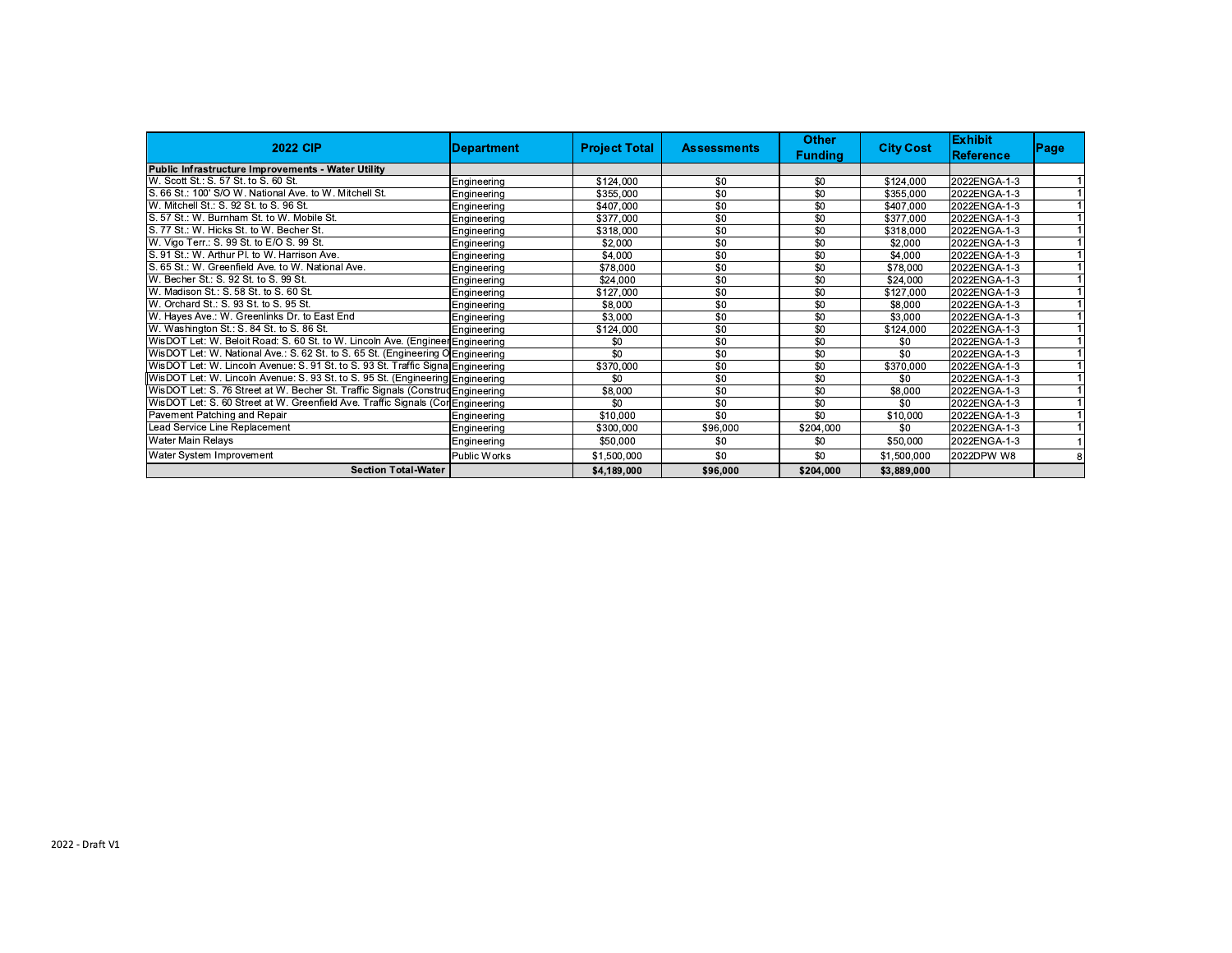| <b>2022 CIP</b>                                                                 | <b>Department</b> | <b>Project Total</b> | <b>Assessments</b> | <b>Other</b><br><b>Fundina</b> | <b>City Cost</b> | <b>Exhibit</b><br><b>Reference</b> | Page |
|---------------------------------------------------------------------------------|-------------------|----------------------|--------------------|--------------------------------|------------------|------------------------------------|------|
| Public Infrastructure Improvements - Sewer Utility                              |                   |                      |                    |                                |                  |                                    |      |
| W. Scott St.: S. 57 St. to S. 60 St.                                            | Engineering       | \$55,000             | \$0                | \$0                            | \$55,000         | 2022ENGA-1-3                       |      |
| S. 66 St.: 100' S/O W. National Ave. to W. Mitchell St.                         | Engineering       | \$204,000            | \$0                | \$0                            | \$204,000        | 2022ENGA-1-3                       |      |
| W. Mitchell St.: S. 92 St. to S. 96 St.                                         | Engineering       | \$413,000            | \$0                | \$0                            | \$413,000        | 2022ENGA-1-3                       |      |
| S. 57 St.: W. Burnham St. to W. Mobile St.                                      | Engineering       | \$339,000            | \$0                | \$0                            | \$339,000        | 2022ENGA-1-3                       |      |
| S. 77 St.: W. Hicks St. to W. Becher St.                                        | Engineering       | \$226,000            | \$0                | \$0                            | \$226,000        | 2022ENGA-1-3                       |      |
| W. Vigo Terr.: S. 99 St. to E/O S. 99 St.                                       | Engineering       | \$5,000              | \$0                | \$0                            | \$5,000          | 2022ENGA-1-3                       |      |
| S. 91 St.: W. Arthur Pl. to W. Harrison Ave.                                    | Engineering       | \$10,000             | \$0                | \$0                            | \$10,000         | 2022ENGA-1-3                       |      |
| S. 65 St.: W. Greenfield Ave. to W. National Ave.                               | Engineering       | \$68,000             | \$0                | \$0                            | \$68,000         | 2022ENGA-1-3                       |      |
| W. Becher St.: S. 92 St. to S. 99 St.                                           | Engineering       | \$45,000             | \$0                | \$0                            | \$45,000         | 2022ENGA-1-3                       |      |
| W. Madison St.: S. 58 St. to S. 60 St.                                          | Engineering       | \$50,000             | \$0                | \$0                            | \$50,000         | 2022ENGA-1-3                       |      |
| W. Orchard St.: S. 93 St. to S. 95 St.                                          | Engineering       | \$21,000             | \$0                | \$0                            | \$21,000         | 2022ENGA-1-3                       |      |
| W. Hayes Ave.: W. Greenlinks Dr. to East End                                    | Engineering       | \$21,000             | \$0                | \$0                            | \$21,000         | 2022ENGA-1-3                       |      |
| W. Washington St.: S. 84 St. to S. 86 St.                                       | Engineering       | \$27,000             | \$0                | \$0                            | \$27,000         | 2022ENGA-1-3                       |      |
| WisDOT Let: W. Beloit Road: S. 60 St. to W. Lincoln Ave. (Engineer Engineering  |                   | \$0                  | \$0                | \$0                            | \$0              | 2022ENGA-1-3                       |      |
| WisDOT Let: W. National Ave.: S. 62 St. to S. 65 St. (Engineering OEngineering  |                   | \$0                  | \$0                | \$0                            | \$0              | 2022ENGA-1-3                       |      |
| WisDOT Let: W. Lincoln Avenue: S. 91 St. to S. 93 St. Traffic Signa Engineering |                   | \$187,000            | \$0                | \$0                            | \$187,000        | 2022ENGA-1-3                       |      |
| WisDOT Let: W. Lincoln Avenue: S. 93 St. to S. 95 St. (Engineering Engineering  |                   | \$0                  | \$0                | \$0                            | \$0              | 2022ENGA-1-3                       |      |
| WisDOT Let: S. 76 Street at W. Becher St. Traffic Signals (Construd Engineering |                   | \$228,000            | \$0                | \$0                            | \$228,000        | 2022ENGA-1-3                       |      |
| WisDOT Let: S. 60 Street at W. Greenfield Ave. Traffic Signals (CorlEngineering |                   | \$0                  | \$0                | \$0                            | \$0              | 2022ENGA-1-3                       |      |
| Pavement Patching                                                               | Engineering       | \$10,000             | \$0                | \$0                            | \$10,000         | 2022ENGA-1-3                       |      |
| Sewer Televising                                                                | Engineering       | \$85,000             | \$0                | \$0                            | \$85,000         | 2022ENGA-1-3                       |      |
| Private Property Inflow/Infiltration (PPI/I) Reduction Program                  | Engineering       | \$714,000            | \$0                | \$714,000                      | \$0              | 2022ENGA-1-3                       |      |
| Sanitary Sewer Relays                                                           | Engineering       | \$1,000,000          | \$0                | \$0                            | \$1,000,000      | 2022ENGA-1-3                       |      |
| <b>Section Total-Sewer</b>                                                      |                   | \$3,708,000          | \$0                | \$714,000                      | \$2,994,000      |                                    |      |
| Public Infrastructure Improvements - Sidewalks                                  |                   |                      |                    |                                |                  |                                    |      |
| 10 Year Sidewalk Program                                                        | Engineering       | \$300,000            | \$116,000          | \$0                            | \$184,000        | 2022ENGA-1-3                       |      |
| <b>Section Total - Sidewalks</b>                                                |                   | \$300,000            | \$116,000          | \$0                            | \$184,000        |                                    |      |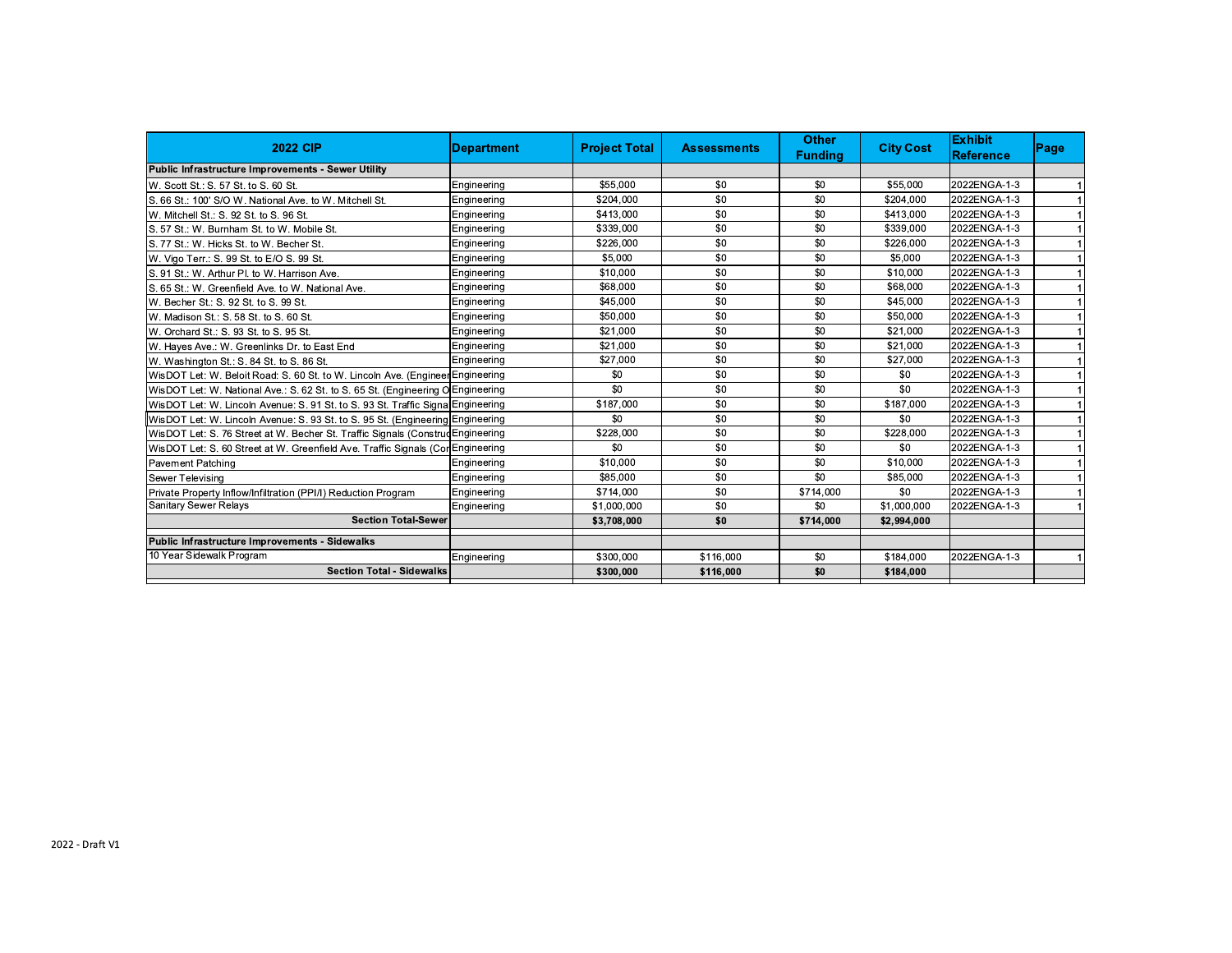| <b>2022 CIP</b>                                                                 | Department           | <b>Project Total</b> | <b>Assessments</b> | <b>Other</b><br><b>Funding</b> | <b>City Cost</b> | <b>Exhibit</b><br><b>Reference</b> | Page            |
|---------------------------------------------------------------------------------|----------------------|----------------------|--------------------|--------------------------------|------------------|------------------------------------|-----------------|
| <b>Park Improvements</b>                                                        |                      |                      |                    |                                |                  |                                    |                 |
| Liberty Heights Park Maintenance/Improvements                                   | PW/Facilities        | \$17,400             | \$0                | \$0                            | \$17,400         | 2022DPW LH1                        | 10 <sup>1</sup> |
| Radtke Skate Park Improvements                                                  | PW/Facilities        | \$200,000            | \$0                | \$0                            | \$200,000        | 2022DPWBS5                         | 11              |
| <b>Section Total-Parks</b>                                                      |                      | \$217,400            | \$0                | \$0                            | \$217,400        |                                    |                 |
| <b>Public Property Improvements - Non-Utility</b>                               |                      |                      |                    |                                |                  |                                    |                 |
| <b>Public Works</b>                                                             |                      |                      |                    |                                |                  |                                    |                 |
| High Voltage Street Lighting Circuit Conversion                                 | Engineering          | \$1,600,000          | $\overline{30}$    | \$0                            | \$1,600,000      | 2022ENGA-1-3                       | 1               |
| Municipal Yard Maintenance                                                      | PW/Facilities        | \$457,375            | \$0                | \$0                            | \$457,375        | 2021DPWA-109                       | 16              |
| Municipal Yard North Garage Maintenance                                         | PW/Facilities        | \$314,175            | \$0                | \$0                            | \$314,175        | 2022DPWA-111                       | 23              |
| Transfer Station General Maintenance                                            | PW/Facilities        | \$39,105             | \$0                | \$0                            | \$39,105         | 2022DPWA-112                       | 35              |
| Low Pressure Sodium Bulb Replacements for Street Lights                         | PW/Electrical        | \$200,000            | \$0                | \$0                            | \$200,000        | 2022DPWA-8                         | 30              |
| Emerald Ash Borer Pre-Emptive Removal Street Tree Replacemen                    | PW/Forestry          | \$18,750             | \$0                | \$0                            | \$18,750         | 2021DPWA-29                        | 42              |
| Boulevard Landscape Bed Consolidation                                           | PW/Forestry          | \$13,700             | \$0                | \$0                            | \$13,700         | 2021DPWA-30                        | 46              |
| <b>Transfer Station Roof</b>                                                    | <b>PW/Facilities</b> | \$200,000            | \$0                | \$0                            | \$200,000        | 2022DPW SS10                       | 50              |
| Fire                                                                            |                      |                      |                    |                                |                  |                                    |                 |
| Apparatus Floor Refinishing-Fire Station #3                                     | Fire                 | \$30,000             | \$0                | \$0                            | \$30,000         | 2021 FIRE 4                        | 57              |
| Fire Adm Maintenance/Improvements                                               | PW/Facilities        | \$29.550             | \$0                | \$0                            | \$29,550         | 2022DPWA-114                       | 59              |
| Fire Station #2 Maintenance/Improvements                                        | PW/Facilities        | \$4,700              | \$0                | \$0                            | \$4,700          | 2021DPWA-116                       | 63              |
| Fire Station #3 Maintenance/Improvements                                        | PW/Facilities        | \$32,153             | \$0                | \$0                            | \$32,153         | 2022DPWA-117                       | 69              |
| <b>Health Department</b>                                                        |                      |                      |                    |                                |                  |                                    |                 |
| <b>Health Department Facility Maintenance</b>                                   | <b>PW/Facilities</b> | \$120,698            | \$0                | \$0                            | \$120,698        | 2021DPWA-118                       | 74              |
| Health Department Facility Maintenance (Not a duplicate, from 202 PW/Facilities |                      | \$66,731             | \$0                | \$0                            | \$66.731         | 2021DPWA-118                       | 74              |
| Wall Removal/Partition Installation                                             | Health               | \$7.420              | \$0                | \$0                            | \$7.420          | 2022-Health1                       | 79              |
| <b>Senior Center</b>                                                            |                      |                      |                    |                                |                  |                                    |                 |
| Senior Center Maintenance/Improvements                                          | <b>PW/Facilities</b> | \$98,800             | \$0                | \$0                            | \$98,800         | 2022DPWA-119                       | 84              |
| Library                                                                         |                      |                      |                    |                                |                  |                                    |                 |
| skylight panels                                                                 | <b>PW/Facilities</b> | $\overline{50}$      | $\overline{30}$    | \$0                            | \$0              | 2022DPW L1                         | 89              |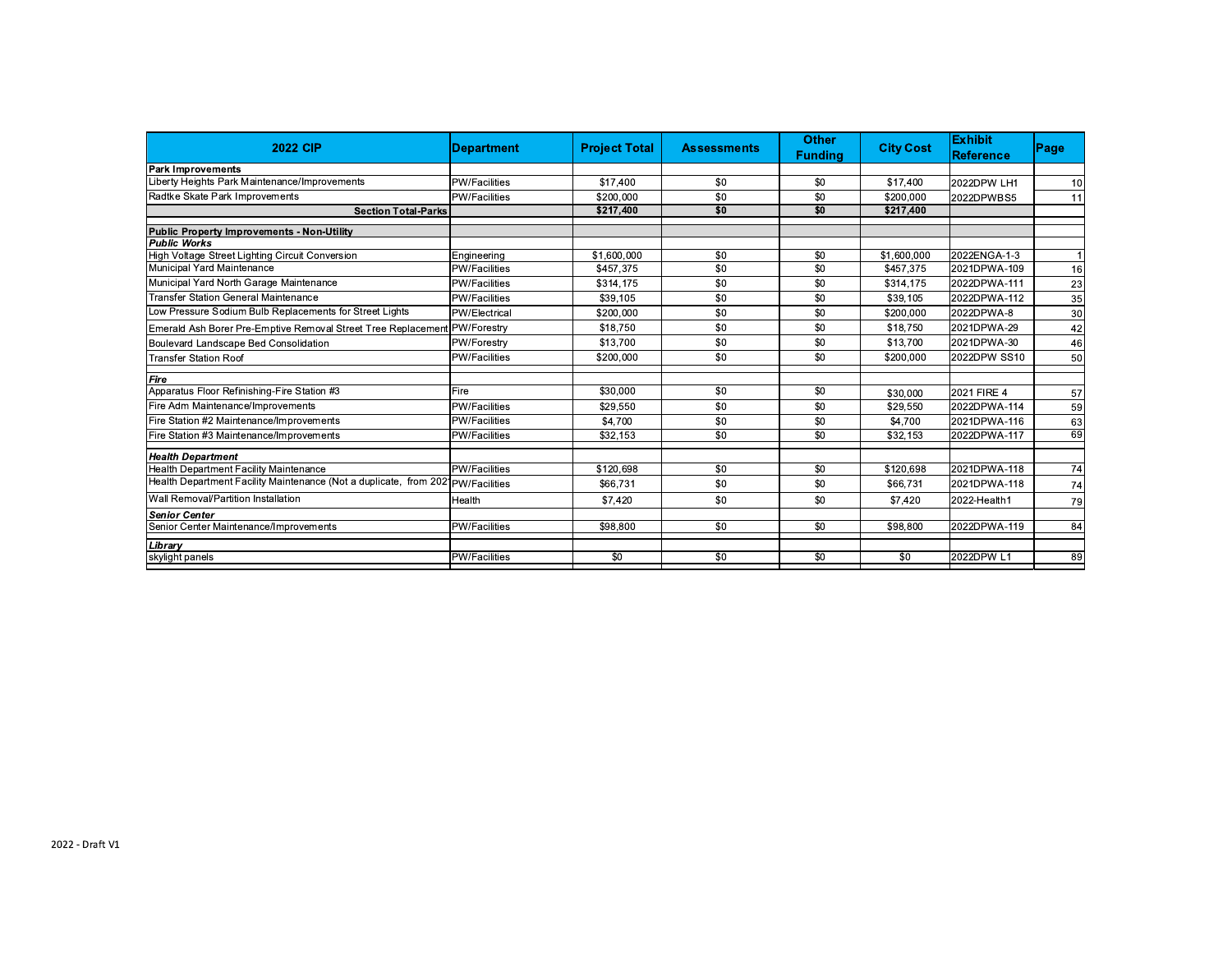| <b>2022 CIP</b>                                               | <b>Department</b>    | <b>Project Total</b> | <b>Assessments</b> | <b>Other</b><br><b>Funding</b> | <b>City Cost</b> | <b>Exhibit</b><br><b>Reference</b> | Page |
|---------------------------------------------------------------|----------------------|----------------------|--------------------|--------------------------------|------------------|------------------------------------|------|
| <b>General</b>                                                |                      |                      |                    |                                |                  |                                    |      |
| City Hall Maintenance                                         | <b>PW/Facilities</b> | \$276,323            | \$0                | \$0                            | \$276,323        | 2021DPWA-108                       | 92   |
| City Hall Maintenance (not a duplicate, from 2021)            | <b>PW/Facilities</b> | \$443,050            | \$0                | \$0                            | \$443,050        | 2021DPWA-108                       | 92   |
| <b>Historical Society</b>                                     | PW/Facilities        | \$57,200             | $\overline{30}$    | $\overline{50}$                | \$57,200         | 2021DPWA-123                       | 98   |
| Jefferson School Substation                                   | PW/Facilities        | \$126.200            | $\overline{30}$    | $\overline{50}$                | \$126,200        | 2022DPWA-124                       | 104  |
| Liberty Heights Substation                                    | <b>PW/Facilities</b> | \$152,000            | $\overline{30}$    | \$0                            | \$152,000        | 2022DPWA-125                       | 107  |
| City Hall/Public Works Building Construction                  | General              | \$70,000,000         | $\overline{30}$    | $\overline{50}$                | \$70,000,000     | 2021DPWA-126                       | 110  |
| Honey Creek Substation Roof Repair                            | PW/Facilities        | \$15,000             | \$0                | \$0                            | \$15,000         | 2022DPW HC1                        | 112  |
| Honeywell Software Upgrade multi-facility                     | <b>PW/Facilities</b> | \$90,000             | \$0                | \$0                            | \$90,000         | 2022DPW BS2                        | 117  |
| <b>City Hall Security</b>                                     | PW/Facilities        | \$60,000             | \$0                | \$0                            | \$60,000         | 2022DPW BS3                        | 119  |
| <b>BID muni lot fencing</b>                                   | PW/Facilities        | \$60,000             | \$0                | \$0                            | \$60,000         | 2022DPW BS4                        | 121  |
| Farmer's Market Maintenance                                   | <b>PW/Facilities</b> | \$479,250            | \$0                | \$0                            | \$479,250        | 2022DPW-201                        | 123  |
| <b>Development</b>                                            |                      |                      |                    |                                |                  |                                    |      |
| Becher Better Block                                           | Planning             | \$25,000             | \$0                | \$0                            |                  | 2022DEV6                           | 127  |
| Beloit Road Senior Housing (Funded by Beloit Road, LLC)       | Economic Development | \$20,000             | \$0                | \$20,000                       | \$0              | 2021DEVA-24                        | 131  |
| Hwy 100 Northern Gateway                                      | Economic Development | \$100,000            | $\overline{30}$    | \$0                            | \$100.000        | 2022DEV1                           | 133  |
| Illumination of Pollination Garden - 64th and Burnham         | Planning             | \$7.000              | \$0                | \$0                            | \$7,000          | 2022 Dev 4                         | 135  |
| Pump Track                                                    | Planning             | \$450,000            | \$0                | \$0                            | \$450,000        | 2022 Dev1                          | 137  |
| Bicycle Accomdations (Sharrows) 83th Street - 92nd Street     | Planning             | \$15,000             | \$0                | $\overline{50}$                | \$15,000         | 2022 Dev 3                         | 139  |
| Honey Creek Cemetery Improvements                             | Economic Development | \$10,000             | $\overline{30}$    | \$5,000                        | \$5,000          | 2022 Dev 5                         | 142  |
| City Branded Bus Shelter (similar to 92nd and National Plaza) | Economic Development | \$250,000            | \$0                | \$0                            | \$250,000        | 2022 DEV 2                         | 144  |
| <b>FIRE</b>                                                   |                      |                      |                    |                                |                  |                                    |      |
| Garage Door (Station 1)                                       | Fire                 | \$130,000            | $\overline{30}$    | $\overline{50}$                | \$130,000        | 2022Fire4                          | 146  |
| <b>Section Total-Property Improvement</b>                     |                      | \$75,999,180         | \$0                | \$25,000                       | \$75,949,180     |                                    |      |
| Public Property Improvements - Utility                        |                      |                      |                    |                                |                  |                                    |      |
| <b>WATER</b>                                                  |                      |                      |                    |                                |                  |                                    |      |
| Reservoir Roof                                                | <b>PW/Facilities</b> | \$100,000            | \$0                | $\overline{50}$                | \$100,000        | 2022DPW W1                         | 148  |
| Water Hydrant Painting                                        | PW/Water             | \$25,000             | $\overline{30}$    | $\overline{50}$                | \$25,000         | 2022DPW W4                         | 150  |
| Istorm                                                        |                      |                      |                    |                                |                  |                                    |      |
| Grant Street Pumping Station Roof                             | <b>PW/Facilities</b> | \$30,000             | \$0                | \$0                            | \$30.000         | 2022DPW S1                         | 152  |
|                                                               |                      |                      |                    |                                |                  |                                    |      |
| <b>Section Total - Property Improvements-Utility</b>          |                      | \$155,000            | \$0                | \$0                            | \$155,000        |                                    |      |
|                                                               |                      |                      |                    |                                |                  |                                    |      |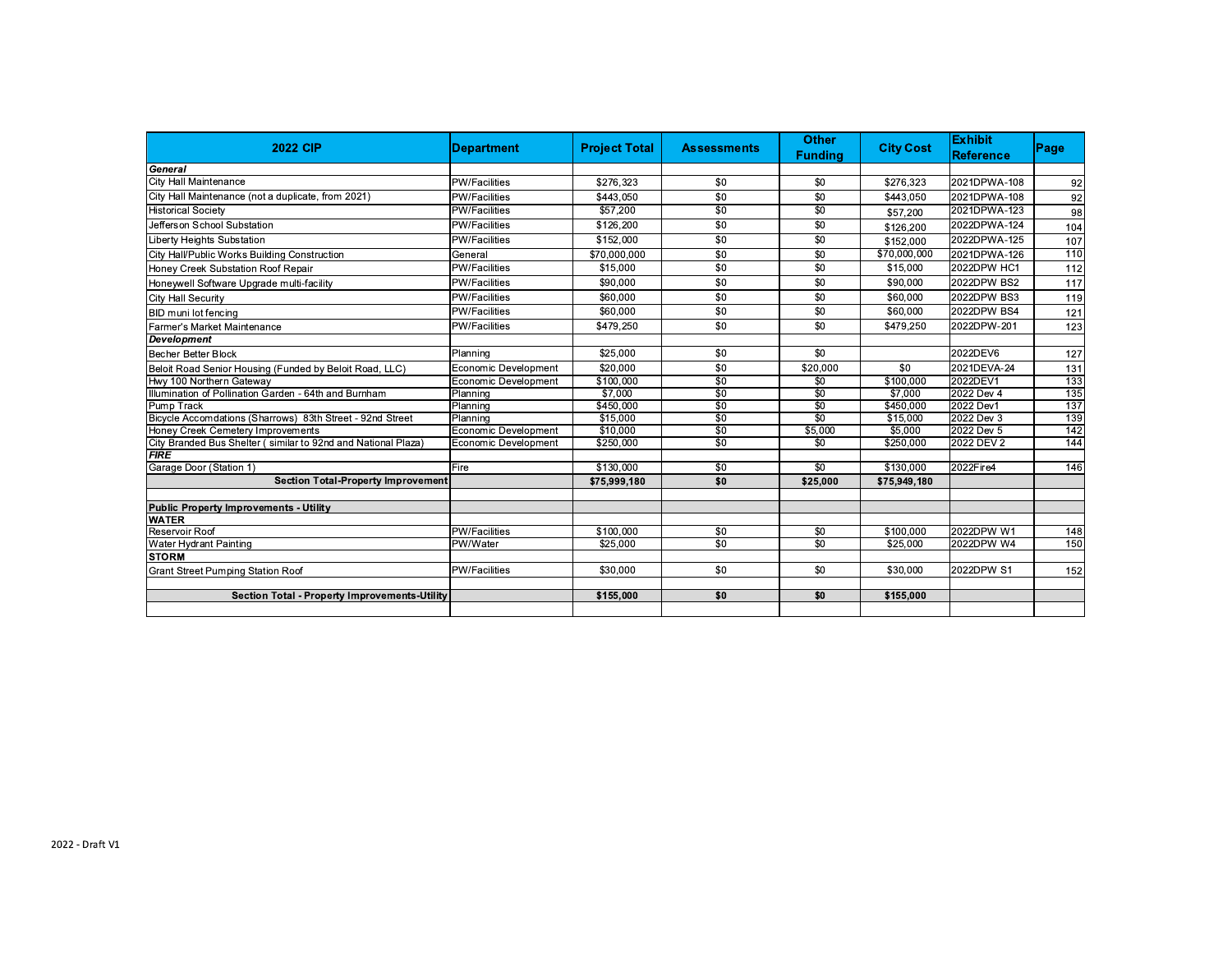| <b>2022 CIP</b>                                                              | <b>Department</b>    | <b>Project Total</b> | <b>Assessments</b> | <b>Other</b><br><b>Funding</b> | <b>City Cost</b> | <b>Exhibit</b><br><b>Reference</b> | Page |
|------------------------------------------------------------------------------|----------------------|----------------------|--------------------|--------------------------------|------------------|------------------------------------|------|
| <b>Maior Equipment/Vehicles - Non-Utility</b>                                |                      |                      |                    |                                |                  |                                    |      |
| Public Works                                                                 |                      |                      |                    |                                |                  |                                    |      |
| Asset Management / Work Order System (2018 - 2023 Total = \$750 Public Works |                      | \$70,000             | \$0                | \$0                            | \$70,000         | 2021DPW A-27                       | 154  |
| 2007 Tandem Plow Dump Spreader - #1011                                       | PW/Fleet             | \$268.000            | \$0                | \$0                            | \$268.000        | 2022DPW SS4                        | 157  |
| Packer Lift Tippers                                                          | PW/Sanitation        | \$28,900             | \$0                | \$0                            | \$28,900         | 2022DPW4                           | 162  |
| Refuse Carts                                                                 | PW/Sanitation        | \$30,000             | \$0                | \$0                            | \$30,000         | 2022DPW SS7                        | 165  |
| Pick-Up Truck #207                                                           | <b>PW/Forestry</b>   | \$72,500             | \$0                | \$0                            | \$72.500         | 2022DPW F1                         | 167  |
| Pick-Up Truck #56                                                            | PW/Building/Signs    | \$44,150             | \$0                | $\sqrt{50}$                    | \$44,150         | 2022DPW BS1                        | 174  |
| 1999 (2) 11' Heavy Truck Plows                                               | PW/Fleet             | \$26,900             | \$0                | \$0                            | \$26,900         | 2022DPW SS9                        | 179  |
| Message Arrow Board                                                          | PW/Building/Signs    | \$20,500             | \$0                | \$0                            | \$20,500         | 2021DPW29                          | 181  |
| 2004 concrete road saw #2698                                                 | PW/San&St            | \$45,000             | \$0                | \$0                            | \$45,000         | 2022DPW7                           | 191  |
| 2002 holder #2954                                                            | PW/San&St            | \$92,000             | \$0                | \$0                            | \$92,000         | 2022DPW SS2                        | 198  |
| 2010 wheel loader #2947                                                      | PW/San&St            | \$188,000            | \$0                | $\overline{50}$                | \$188,000        | 2022DPW SS3                        | 200  |
| 2007 tandem dump truck #1009                                                 | PW/San&St            | \$268,000            | \$0                | \$0                            | \$268,000        | 2022DPW SS5                        | 203  |
| 2001 F-450 dump/plow truck #209                                              | PW/San&st            | \$78,000             | \$0                | \$0                            | \$78,000         | 2022DPW SS6                        | 206  |
| 2003 holder #2955                                                            | PW/Forestry          | \$92,000             | \$0                | \$0                            | \$92,000         | 2022DPW F2                         | 212  |
| Soil Flipscreen                                                              | PW/Forestry          | \$62,680             | \$0                | \$0                            | \$62,680         | 2022DPW F3                         | 217  |
| 2007 20 yd refuse packer/plow #816                                           | PW/San&St            | \$320,000            | \$0                | \$0                            | \$320,000        | <b>2022DPW SS8</b>                 | 221  |
| <b>Electrical Pole Claw</b>                                                  | <b>PW/Electrical</b> | \$10,000             | $\overline{50}$    | \$0                            | \$10,000         | 2022DPW E1                         | 224  |
| <b>Inventory Scanner</b><br><b>City Hall</b>                                 | PW/Inventory         | \$10,000             | \$0                | \$0                            | \$10,000         | 2022DPW I1                         | 231  |
| Virtual City Hall Software Solution                                          | General              | \$200,000            | \$0                | \$0                            | \$200,000        | 2022ADM1                           | 233  |
| Common Council Audio Enhancement Solution                                    | General              | \$100,000            | \$0                | \$0                            | \$100,000        | 2022CC1                            | 235  |
| Police                                                                       |                      |                      |                    |                                |                  |                                    |      |
| nvestigative Squads (replace 2 per year)                                     | Police               | \$64,000             | \$0                | \$0                            | \$64,000         | 2021 POLICE 4                      | 237  |
| Marked Squads (replace 6 per year)                                           | Police               | \$240,000            | \$0                | \$0                            | \$240,000        | 2021 POLICE 5                      | 239  |
| Squad Camera Replacement/Maintenance                                         | Police               | \$54,107             | \$0                | \$0                            | \$54,107         | 2021 POLICE 1                      | 241  |
| Microfilm Machine                                                            | Police               | \$10,855             | \$0                | \$0                            | \$10,855         | 2022POLICE3                        | 253  |
|                                                                              | Police               | \$68,959             | \$0                | \$0                            | \$68,959         | 2021Police3a                       |      |
| <b>Alprs</b>                                                                 | ΙT                   |                      | \$0                | \$0                            |                  | 2022IT1                            | 251  |
| Police Department Scale Hardware Upgrade                                     | lιT                  | \$56,000<br>\$39,000 | \$0                | \$0                            | \$56,000         |                                    | 255  |
| Network Security Camera Server Infrastructure Replacement                    |                      |                      |                    |                                | \$39,000         | 2022IT2                            | 257  |
| Total E-mail Protection Service (5 year Subscription) - Barracuda UpIT       |                      | \$228,825            | \$0                | \$0                            | \$228,825        | 2022IT3                            | 259  |
| Fire                                                                         |                      |                      |                    |                                |                  |                                    |      |
| Ambulances (1)                                                               | Fire                 | \$300,000            | \$0                | \$0                            | \$300,000        | 2022 FIRE 1                        | 261  |
| Fire Pick Up                                                                 | Fire                 | \$50,000             | \$0                | $\sqrt{50}$                    | \$50,00          | 2022FIRE2                          | 263  |
| Fire Ballistic Protection Gear (Body Armor)                                  | Fire                 | \$55,000             | \$0                | \$0                            | \$455,000        | 2022FIRE3                          | 265  |
| Section Total-Equipment/Vehicles-Non-Utility                                 |                      | \$3,193,376          | \$0                | \$0                            | \$3,543,376      |                                    |      |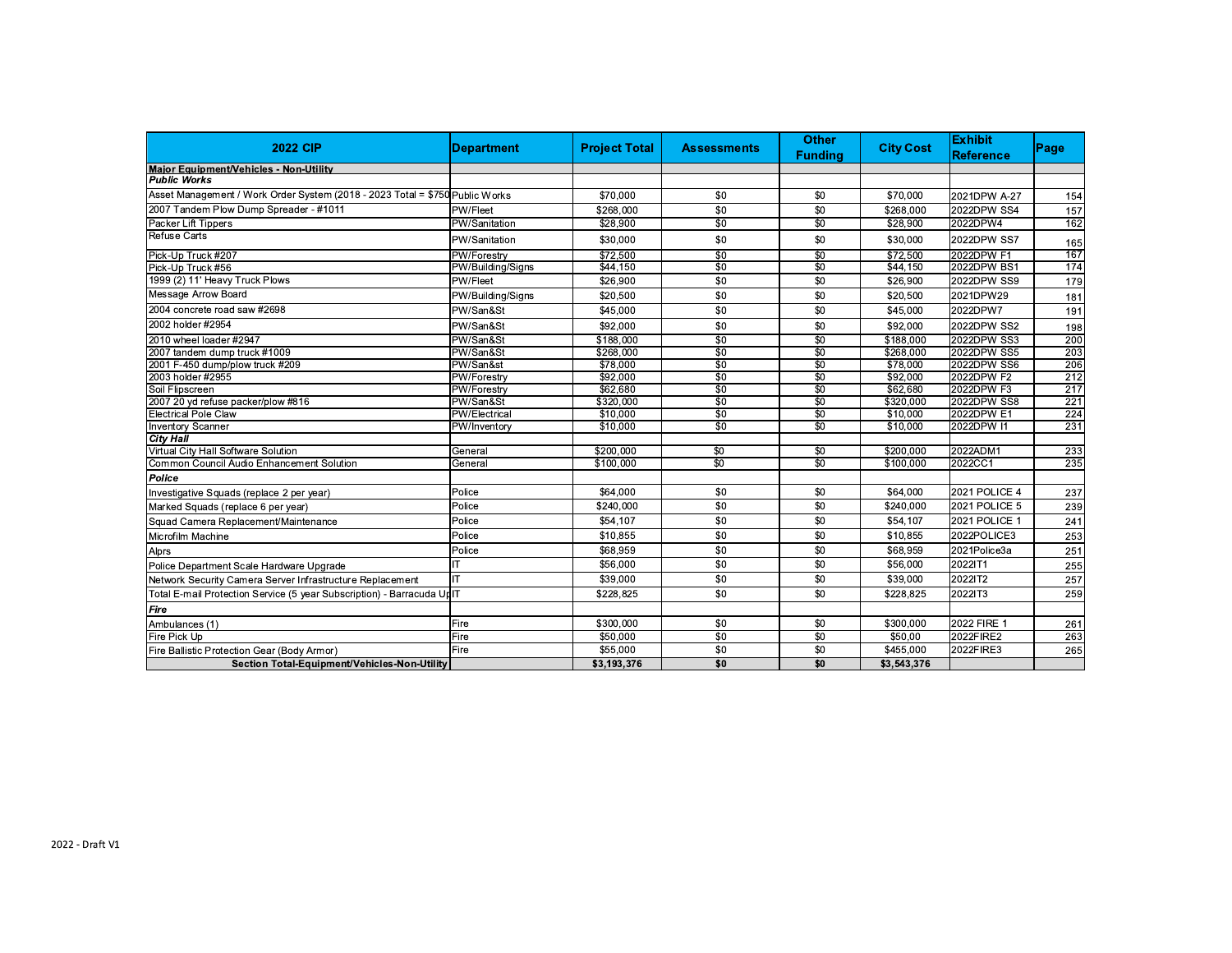| <b>2022 CIP</b>                          | Department     | <b>Project Total</b> | <b>Assessments</b> | <b>Other</b><br><b>Funding</b> | <b>City Cost</b> | <b>Exhibit</b><br><b>Reference</b> | Page |
|------------------------------------------|----------------|----------------------|--------------------|--------------------------------|------------------|------------------------------------|------|
| Major Equipment/Vehicles - Utility       |                |                      |                    |                                |                  |                                    |      |
|                                          |                |                      |                    |                                |                  |                                    |      |
| <b>WATER UTILITY</b>                     |                |                      |                    |                                |                  |                                    |      |
| 2009 water utility pick up truck #77     | PW/Water       | \$35,150             | \$0                | \$0                            | \$35,150         | 2022DPW W2                         | 267  |
| Reservoir Generator                      | PW/Water       | \$125,000            | \$0                | \$0                            | \$125,000        | 2022DPW W3                         | 270  |
| Water Hydrant Replacement                | PW/Water       | \$25,000             | \$0                | \$0                            | \$25,000         | 2022DPW W5                         | 272  |
| Water Meter Replacement                  | PW/Water       | \$150,000            | \$0                | \$0                            | \$150,000        | 2022DPW W6                         | 274  |
| Water Tank Maintenance                   | PW/Water       | \$18,000             | \$0                | \$0                            | \$18,000         | 2022DPW W7                         | 276  |
| <b>STORM WATER UTILITY</b>               |                |                      |                    |                                |                  |                                    |      |
| Pervious Paver Maintenance Machine       | PW/storm water | \$215,000            | \$0                | \$0                            | \$215,000        | 2022DPW SW1                        | 278  |
| Section Total-Equipment/Vehicles-Utility |                | \$568,150            | \$0                | \$0                            | \$568,150        |                                    |      |
| 2022 CIP Total                           |                | \$97,921,380         | \$1,498,000        | \$3,297,000                    | \$93,451,380     |                                    |      |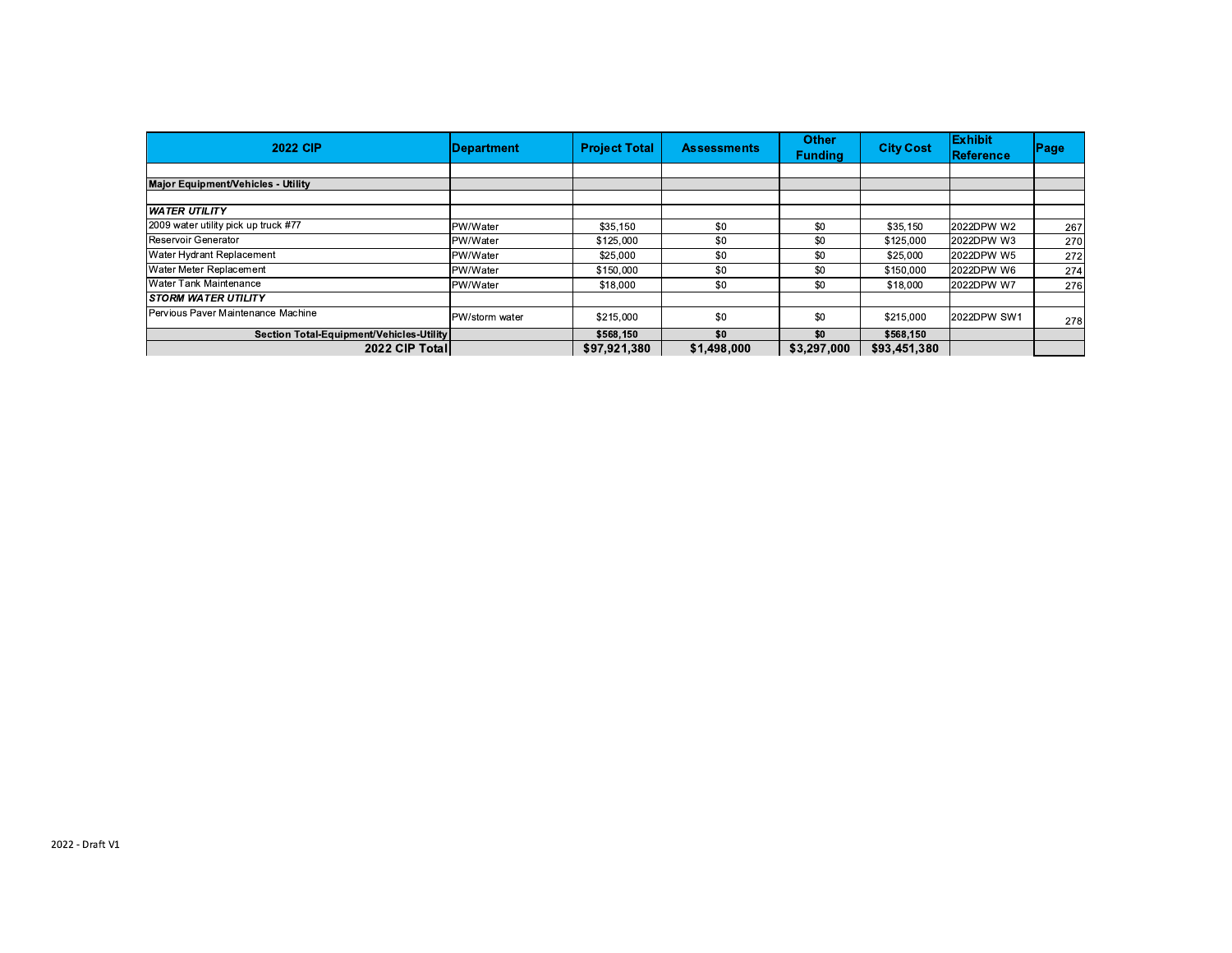| <b>2023 CIP</b>                                                                  | Department           | <b>Project Total</b> | <b>Assessments</b> | <b>Other Funding</b> | <b>City Cost</b> | Page |
|----------------------------------------------------------------------------------|----------------------|----------------------|--------------------|----------------------|------------------|------|
| <b>Public Infrastructure Streets</b>                                             |                      |                      |                    |                      |                  |      |
|                                                                                  |                      |                      |                    |                      |                  |      |
| W. Arthur Ave.: S. 76 St. to S. 84 St.                                           | Engineering          | \$578,000            | \$71,000           | \$0                  | \$507,000        | 290  |
| W. Arthur Ave.: S. 60 St. to S. 68 St.                                           | Engineering          | \$581,000            | \$126,000          | \$0                  | \$455,000        | 290  |
| W. Washington St.: East of S. 56 St. to S. 60 St.                                | Engineering          | \$457,000            | \$57,000           | \$0                  | \$400,000        | 290  |
| S. 59 St.: W. Beloit Rd. to W. Mobile St.                                        | Engineering          | \$296,000            | \$92,000           | \$0                  | \$204,000        | 290  |
| S. 61 St.: North of W. Mineral St. to W. National Ave.                           | Engineering          | \$548,000            | \$170,000          | \$0                  | \$378,000        | 290  |
| W. Boone Ave.: S. 86 St. to S. 88 St.                                            | Engineering          | \$296,000            | \$153,000          | \$0                  | \$143,000        | 290  |
| W. Pierce St.: S. 58 St. to S. 60 St.                                            | Engineering          | \$113,000            | \$35,000           | \$0                  | \$78,000         | 290  |
| WisDOT Let: W. Lincoln Ave.: S. 93 St. to S. 95 St. (Engineering Only)           | Engineering          | \$236,000            | \$0                | \$188,000            | \$48,000         | 290  |
| WisDOT Let: W. Beloit Road: S. 60 St. to W. Lincoln Ave. (Construction Only) (A) | Engineering          | \$4,456,000          | \$264,000          | \$3,565,000          | \$627,000        | 290  |
| WisDOT Let: W. National Ave.: S. 62 St. to S. 65 St. (ConstructionOnly) (A)      | Engineering          | \$2,045,000          | \$111,000          | \$1,636,000          | \$298,000        | 290  |
| <b>Section Total-Streets</b>                                                     |                      | \$9,606,000          | \$1,079,000        | \$5,389,000          | \$3,138,000      |      |
| Public Infrastructure Improvements - Streets Related                             |                      |                      |                    |                      |                  |      |
| Pavement Patching and Repair                                                     | Engineering          | \$250,000            | \$0                | \$0                  | \$250,000        | 290  |
| <b>Section Total-Streets Related</b>                                             |                      | \$250,000            | \$0                | \$0                  | \$250,000        |      |
| Public Infrastructure Improvements - Other                                       |                      |                      |                    |                      |                  |      |
| <b>Traffic Controls</b>                                                          | <b>PW/Electrical</b> | \$25,274             | \$0                | \$0                  | \$25,274         | 296  |
| <b>Section Total-Other</b>                                                       |                      | \$25,274             | \$0                | $\overline{50}$      | \$25,274         |      |
| Public Infrastructure Improvements - Storm Water Utility                         |                      |                      |                    |                      |                  |      |
| <b>Storm Sewer Relays</b>                                                        | Engineering          | \$1,900,000          | \$0                | \$0                  | \$1,900,000      | 290  |
| WisDOT Let: W. Beloit Road: S. 60 St. to W. Lincoln Ave. (Construction Only) (A) | Engineering          | \$1,130,000          | \$0                | \$904,000            | \$226,000        | 290  |
| WisDOT Let: W. National Ave.: S. 62 St. to S. 65 St. (ConstructionOnly) (A)      | Engineering          | \$220,000            | $\overline{60}$    | \$176,000            | \$44,000         | 290  |
| Storm Sewer Catch Basin Repair                                                   | <b>Public Works</b>  | \$80,000             | \$0                | \$0                  | \$80,000         | 380  |
| <b>Section Total-Storm Water</b>                                                 |                      | \$3,330,000          | \$0                | \$1,080,000          | \$2,250,000      |      |
| Public Infrastructure Improvements - Water Utility                               |                      |                      |                    |                      |                  |      |
| <b>Water Main Relays</b>                                                         | Engineering          | \$2,500,000          | $\overline{50}$    | $\sqrt{60}$          | \$2,500,000      | 290  |
| WisDOT Let: W. Beloit Road: S. 60 St. to W. Lincoln Ave. (Construction Only) (A) | Engineering          | \$1,220,000          | \$0                | \$0                  | \$1,220,000      | 290  |
| WisDOT Let: W. National Ave.: S. 62 St. to S. 65 St. (ConstructionOnly) (A)      | Engineering          | \$306,000            | \$0                | \$0                  | \$306,000        | 290  |
| <b>Section Total-Water</b>                                                       |                      | \$4,026,000          | \$0                | \$0                  | \$4,026,000      |      |
| Public Infrastructure Improvements - Sewer Utility                               |                      |                      |                    |                      |                  |      |
| <b>Sanitary Sewer Relays</b>                                                     | Engineering          | \$3,000,000          | \$0                | \$0                  | \$3,000,000      | 290  |
| WisDOT Let: W. Beloit Road: S. 60 St. to W. Lincoln Ave. (Construction Only) (A) | Engineering          | \$1,000,000          | \$0                | \$0                  | \$1,000,000      | 290  |
| WisDOT Let: W. National Ave.: S. 62 St. to S. 65 St. (Construction Only) (A)     | Engineering          | \$270,000            | \$0                | \$0                  | \$270,000        | 290  |
| <b>Section Total-Sewer</b>                                                       |                      | \$4,270,000          | \$0                | \$0                  | \$4,270,000      |      |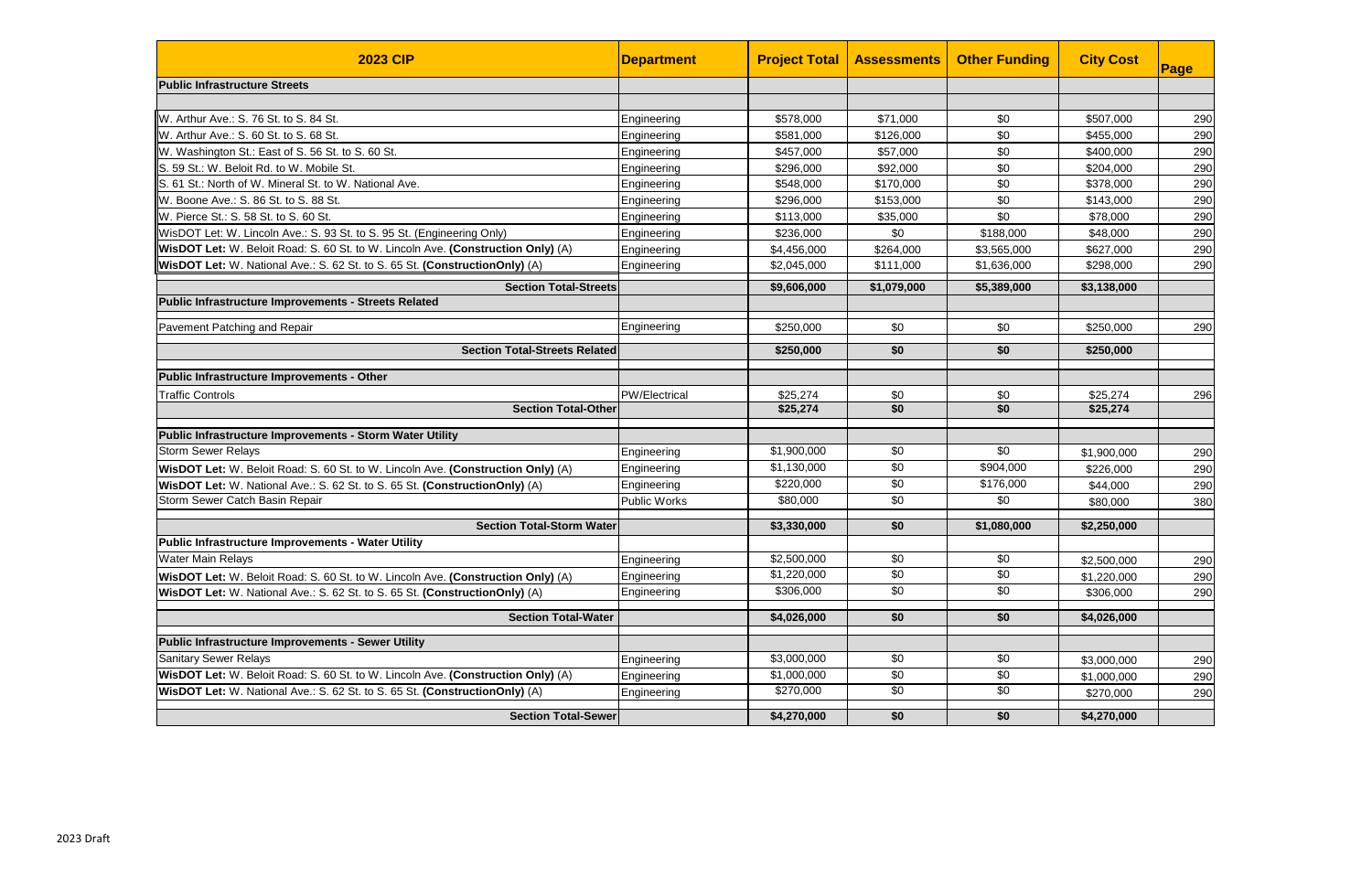| <b>2023 CIP</b>                                                        | <b>Department</b>               | <b>Project Total</b> | <b>Assessments</b> | <b>Other Funding</b> | <b>City Cost</b>       | Page |
|------------------------------------------------------------------------|---------------------------------|----------------------|--------------------|----------------------|------------------------|------|
| <b>Public Infrastructure Improvements - Sidewalks</b>                  |                                 |                      |                    |                      |                        |      |
| 10 Year Sidewalk Program                                               | Engineering                     | \$300,000            | \$116,000          | \$0                  | \$184,000              | 290  |
| <b>Section Total - Sidewalks</b>                                       |                                 | \$300,000            | \$116,000          | \$0                  | \$184,000              |      |
|                                                                        |                                 |                      |                    |                      |                        |      |
| <b>Park Improvements</b><br>Liberty Heights Park Splash Pad            |                                 | \$550,000            | \$0                | \$0                  |                        |      |
| Liberty Heights Park Maintenance/Improvements                          | Planning<br><b>Public Works</b> | \$52,170             | \$0                | \$0                  | \$550,000              | 298  |
| <b>Section Total-Parks</b>                                             |                                 | \$602,170            | \$0                | \$0                  | \$52,170<br>\$602,170  | 300  |
|                                                                        |                                 |                      |                    |                      |                        |      |
| <b>Public Property Improvements - Non-Utility</b>                      |                                 |                      |                    |                      |                        |      |
| <b>Public Works</b>                                                    |                                 |                      |                    |                      |                        |      |
| High Voltage Street Lighting Circuit Conversion                        | Engineering                     | \$1,600,000          | \$0                | \$0                  | \$1,600,000            | 290  |
| <b>Municipal Yard Maintenance</b>                                      | <b>PW/Facilities</b>            | \$318,800            | \$0                | \$0                  | \$318,800              | 16   |
| Municial Yard North Garage Maintenance                                 | PW/Facilities                   | \$9,600              | \$0                | \$0                  | \$9,600                | 23   |
| Low Pressure Sodium Bulb Replacements for Street Lights                | <b>PW/Electrical</b>            | \$200,000            | $\overline{50}$    | $\sqrt{6}$           | \$200,000              | 30   |
| Emerald Ash Borer Pre-Emptive Removal Street Tree Replacement Planting | <b>PW/Forestry</b>              | \$18,750             | \$0                | \$0                  | \$18,750               | 42   |
| Boulevard Landscape Bed Consolidation                                  | PW/Forestry                     | \$13,700             | \$0                | \$0                  | \$13,700               | 46   |
| <b>Refuse Carts</b>                                                    | PW/Sanitation                   | \$30,000             | \$0                | \$0                  | \$30,000               | 301  |
| <b>Police</b>                                                          |                                 |                      |                    |                      |                        |      |
| Police Facility Maintenance/Improvements                               | <b>PW/Facilities</b>            | \$3,800              | $\overline{60}$    | $\overline{30}$      | \$3,800                | 55   |
| <b>Substation Roof</b>                                                 | <b>PW/Facilities</b>            | \$51,000             |                    |                      |                        | 52   |
| Fire                                                                   |                                 |                      |                    |                      |                        |      |
| Fire Station #1 Maintenance/Improvements                               | <b>PW/Facilities</b>            | \$200,000            | \$0                | \$0                  | \$200,000              | 303  |
| Fire Station #2 Maintenance/Improvements                               | <b>PW/Facilities</b>            | \$1,800              | $\overline{50}$    | $\overline{30}$      | \$1,800                | 63   |
| Fire Station #3 Maintenance/Improvements                               | <b>PW/Facilities</b>            | \$35,074             | \$0                | \$0                  | \$35,074               | 72   |
| <b>Health Department</b>                                               |                                 |                      |                    |                      |                        |      |
| <b>Health Department Facility Maintenance</b>                          | <b>PW/Facilities</b>            | \$200,333            | \$0                | \$0                  | \$200,333              | 74   |
| <b>Senior Center</b>                                                   |                                 |                      |                    |                      |                        |      |
| Library                                                                |                                 |                      |                    |                      |                        |      |
| Library Facility Maintenance/Improvements                              | <b>PW/Facilities</b>            | \$233,360            | \$0                | \$0                  | \$233,360              | 305  |
| <b>General</b>                                                         |                                 |                      |                    |                      |                        |      |
| <b>City Hall Maintenance</b>                                           | <b>PW/Facilities</b>            | \$393,500            | \$0                | \$0                  | \$393,500              | 92   |
| Farmer's Market Maintenance                                            | <b>Pw/Facilities</b>            | \$380,460            |                    |                      |                        | 123  |
| <b>Historical Society</b>                                              | <b>PW/Facilities</b>            | \$60,000             | \$0                | $\sqrt{60}$          | \$60,000               | 98   |
|                                                                        |                                 |                      |                    |                      |                        |      |
| <b>Development</b>                                                     |                                 | \$100,000            | \$0                | \$0                  |                        |      |
|                                                                        | Economic Development            |                      |                    |                      |                        |      |
| Hwy. 100 Southern Gateway<br>Neighborhood Greenway Project             | Planning                        | \$467,000            |                    | \$150,000            | \$100,000<br>\$317,000 | 315  |
|                                                                        |                                 |                      |                    |                      |                        | 317  |
| Section Total-Property Improvement                                     |                                 | \$4,317,177          | \$0                | \$150,000            | \$3,735,717            |      |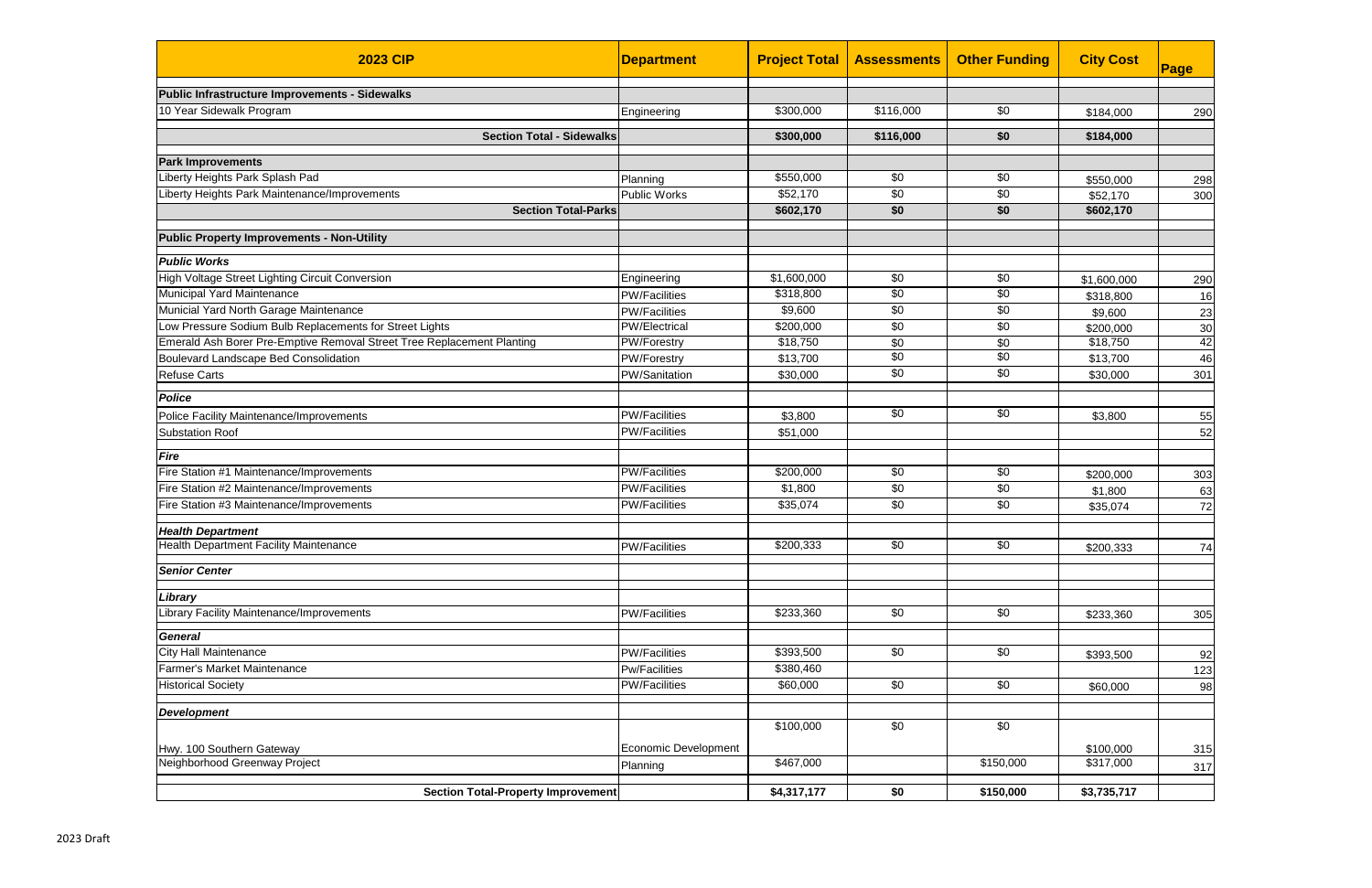| <b>2023 CIP</b>                                                      | <b>Department</b>       | <b>Project Total</b> | <b>Assessments</b> | <b>Other Funding</b> | <b>City Cost</b> | Page  |
|----------------------------------------------------------------------|-------------------------|----------------------|--------------------|----------------------|------------------|-------|
| <b>Public Property Improvements - Utility</b>                        |                         |                      |                    |                      |                  |       |
| <b>WATER</b>                                                         |                         |                      |                    |                      |                  |       |
| Pumping Station Update                                               | <b>PW/Water Utility</b> | \$100,000            | \$0                | \$0                  | \$100,000        | 320   |
| Section Total - Property Improvements-Utility                        |                         | \$100,000            | \$0                | \$0                  | \$100,000        |       |
| <b>Major Equipment/Vehicles - Non-Utility</b>                        |                         |                      |                    |                      |                  |       |
| <b>Public Works</b>                                                  |                         |                      |                    |                      |                  |       |
| Asset Management / Work Order System (2018 - 2023 Total = \$750,000) | <b>Public Works</b>     | \$65,000             | \$0                | \$0                  | \$65,000         | 154   |
| Asset Management / Work Order System (2018 - 2023 Total = \$750,000) | <b>PW/Forestry</b>      | \$57,000             | \$0                | \$0                  | \$57,000         | 322   |
| 2001 20 yd refuse packer/plow #813                                   | PW/San&St               | \$320,000            | $\overline{50}$    | $\sqrt{60}$          | \$320,000        | 324   |
| 2007 tandem dump truck #1012                                         | PW/San&St               | \$268,000            | \$0                | \$0                  | \$268,000        | 326   |
| 2007 tandem dump truck #1013                                         | PW/San&St               | \$268,000            | $\overline{50}$    | $\overline{50}$      | \$268,000        | 328   |
| 1999 digger derrick truck #1558                                      | <b>PW/Electrical</b>    | \$243,000            | \$0                | \$0                  | \$243,000        | 330   |
| 2006 front end wheel loader #2936                                    | PW/San&St               | \$188,000            | \$0                | \$0                  | \$188,000        | 332   |
| Police                                                               |                         |                      |                    |                      |                  |       |
| Investigative Squads (replace 2 per year)                            | Police                  | \$64,000             | $\overline{50}$    | $\sqrt{60}$          | \$64,000         | 237   |
| Marked Squads (replace 6 per year)                                   | Police                  | \$240,000            | \$0                | \$0                  | \$240,000        | 239   |
| Squad Camera Replacement/Maintenance                                 | Police                  | \$54,107             | $\overline{50}$    | $\overline{50}$      | \$54,107         | 241   |
| Microfilm Machine                                                    | Police                  | \$10,855             | \$0                | \$0                  | \$10,855         | 251   |
| <b>City Hall</b>                                                     |                         |                      |                    |                      |                  |       |
| Virtual City Hall Software Solution                                  | General                 | \$75,000             | \$0                | \$0                  | \$75,000         | 233   |
| <b>Information Technology</b>                                        |                         |                      |                    |                      |                  |       |
| Palo Alto Network Firewall Replacement                               | Information Technology  | \$23,720             | \$0                | \$0                  | \$23,720         | 334   |
| Fire                                                                 |                         |                      |                    |                      |                  |       |
| <b>Staff Car</b>                                                     | Fire                    | \$41,734             | \$0                | \$0                  | \$41,734         | 336   |
| Ambulances                                                           | Fire                    | \$320,000            | $\overline{50}$    | $\overline{60}$      | \$320,000        | $338$ |
| <b>Fire Nozzles</b>                                                  | Fire                    | \$50,000             | \$0                | \$0                  | \$50,000         | 340   |
| Section Total-Equipment/Vehicles-Non-Utility                         |                         | \$2,288,416          | \$0                | \$0                  | \$2,288,416      |       |
| Major Equipment/Vehicles - Utility                                   |                         |                      |                    |                      |                  |       |
| <b>WATER UTILITY</b>                                                 |                         |                      |                    |                      |                  |       |
| 2008 water utility van #91                                           | PW/Water                | \$27,000             | $\sqrt{50}$        | $\sqrt{60}$          | \$27,000         | 342   |
| <b>SEWER UTILITY</b>                                                 |                         |                      |                    |                      |                  |       |
| #2117 Pump House Generator                                           | <b>PW/Fleet</b>         | \$55,000             | $\sqrt{50}$        | $\sqrt{6}$           | \$55,000         | 10    |
| <b>STORM WATER UTILITY</b>                                           |                         |                      |                    |                      |                  |       |
| 2005 jet vac truck #2120                                             | PW/storm water          | \$430,550            | \$0                | \$0                  | \$430,550        | 334   |
| Section Total-Equipment/Vehicles-Utility                             |                         | \$512,550            | \$0                | \$0                  | \$512,550        |       |
| 2023 CIP Total                                                       |                         | \$29,627,587         | \$1,195,000        | \$6,619,000          | \$21,382,127     |       |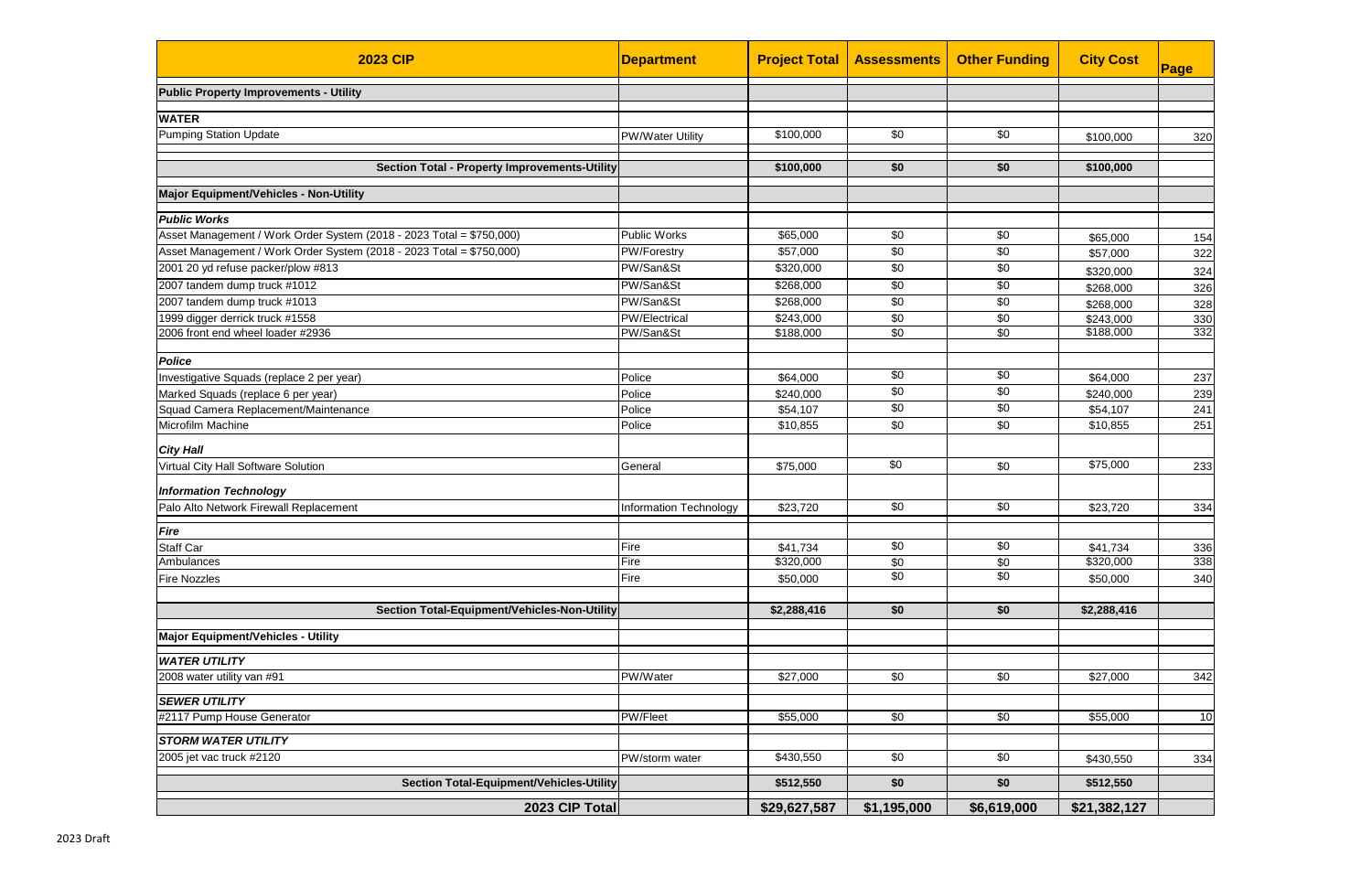| <b>2024 CIP</b>                                                         | <b>Department</b>    | <b>Project Total</b> |                 | <b>Assessments   Other Funding</b> | <b>City Cost</b> | <b>Exhibit</b><br><b>Reference</b> | Page |
|-------------------------------------------------------------------------|----------------------|----------------------|-----------------|------------------------------------|------------------|------------------------------------|------|
| <b>Public Infrastructure Streets</b>                                    |                      |                      |                 |                                    |                  |                                    |      |
| S. 118th St.: W. Washington Ave. to W. Rainbow Ave.                     | Engineering          | \$304,000            | \$87,000        | \$0                                | \$217,000        | 2024ENGA-1-3                       | 346  |
| W. Walker St.: S. 60 St. to East of S. 56 St.                           | Engineering          | \$423,000            | \$53,000        | \$0                                | \$370,000        | 2024ENGA-1-3                       | 346  |
| W. Rogers St.: S. 76 St. to S. 84 St.                                   | Engineering          | \$1,027,000          | \$107,000       | \$0                                | \$920,000        | 2024ENGA-1-3                       | 346  |
| S. 77 St.: W. Pierce St. to W. Walker St.                               | Engineering          | \$232,000            | \$23,000        | \$0                                | \$209,000        | 2024ENGA-1-3                       | 346  |
| W. Pierce St.: S. 76 St. to S. 77 St.                                   | Engineering          | \$79,000             | \$0             | \$0                                | \$79,000         | 2024ENGA-1-3                       | 346  |
| W. Mitchell St.: S. 60 St. to S. 66 St.                                 | Engineering          | \$851,000            | \$182,000       | \$0                                | \$669,000        | 2024ENGA-1-3                       | 346  |
| WisDOT Let: W. Lincoln Ave.: S. 93 St. to S. 95 St. (Construction Only) | Engineering          | \$4,130,000          | \$123,000       | \$3,304,000                        | \$703,000        | 2024ENGA-1-3                       | 346  |
| <b>Section Total-Streets</b>                                            |                      | \$7,046,000          | \$575,000       | \$3,304,000                        | \$3,167,000      |                                    |      |
| Public Infrastructure Improvements - Streets Related                    |                      |                      |                 |                                    |                  |                                    |      |
| Pavement Patching and Repair                                            | Engineering          | \$250,000            | \$0             | \$0                                | \$250,000        | 2024ENGA-1-3                       | 346  |
| <b>Section Total-Streets Related</b>                                    |                      | \$250,000            | \$0             | \$0                                | \$250,000        |                                    |      |
| Public Infrastructure Improvements - Other                              |                      |                      |                 |                                    |                  |                                    |      |
| <b>Traffic Controls Cabinet/Software</b>                                | <b>PW/Electrical</b> | \$25,274             | \$0             | \$0                                | \$25,274         | 2021DPWA-3                         | 348  |
| <b>Section Total-Other</b>                                              |                      | \$25,274             | \$0             | \$0                                | \$25,274         |                                    |      |
| Public Infrastructure Improvements - Storm Water Utility                |                      |                      |                 |                                    |                  |                                    |      |
| Storm Sewer/Catch Basin Repair/Replacement                              | <b>Public Works</b>  | $\sqrt{3140,000}$    | \$0             | \$0                                | \$140,000        | 2024DPW9                           |      |
| <b>Storm Sewer Relays</b>                                               | Engineering          | \$1,900,000          |                 |                                    | \$1,900,000      | 2024ENGA-1-3                       | 346  |
| <b>Section Total-Storm Water</b>                                        |                      | \$2,040,000          | \$0             | \$0                                | \$2,040,000      |                                    |      |
| Public Infrastructure Improvements - Water Utility                      |                      |                      |                 |                                    |                  |                                    |      |
| <b>Water Main Relays</b>                                                | Engineering          | \$2,500,000          | $\overline{60}$ | $\overline{50}$                    | \$2,500,000      | 2024ENGA-1-3                       | 346  |
| <b>Section Total-Water</b>                                              |                      | \$2,500,000          | \$0             | \$0                                | \$2,500,000      |                                    |      |
| <b>Public Infrastructure Improvements - Sewer Utility</b>               |                      |                      |                 |                                    |                  |                                    |      |
| Sanitary Manhole/Repair/Replacement                                     |                      | \$45,000             | $\overline{60}$ | $\overline{50}$                    | \$45,000         | 2024DPWA-5                         | 352  |
| <b>Sanitary Sewer Relays</b>                                            | Engineering          | \$3,000,000          |                 |                                    | \$3,000,000      | 2024ENGA-1-3                       | 346  |
| <b>Section Total-Sewer</b>                                              |                      | \$3,045,000          | \$0             | \$0                                | \$3,045,000      |                                    |      |
| Public Infrastructure Improvements - Sidewalks                          |                      |                      |                 |                                    |                  |                                    |      |
| 10 Year Sidewalk Program                                                | Engineering          | \$300,000            | \$116,000       | \$0                                | \$184,000        | 2024ENGA-1-3                       | 346  |
| <b>Section Total - Sidewalks</b>                                        |                      | \$300,000            | \$116,000       | \$0                                | \$184,000        |                                    |      |
| <b>Park Improvements</b>                                                |                      |                      |                 |                                    |                  |                                    |      |
| Liberty Heights Park Maintenance/Improvements                           | Public Works         | \$21,050             | \$0             | \$0                                | \$21,050         | 2022DPWA-121                       | 298  |
| <b>Section Total-Parks</b>                                              |                      | \$21,050             | \$0             | \$0                                | \$21,050         |                                    |      |
|                                                                         |                      |                      |                 |                                    |                  |                                    |      |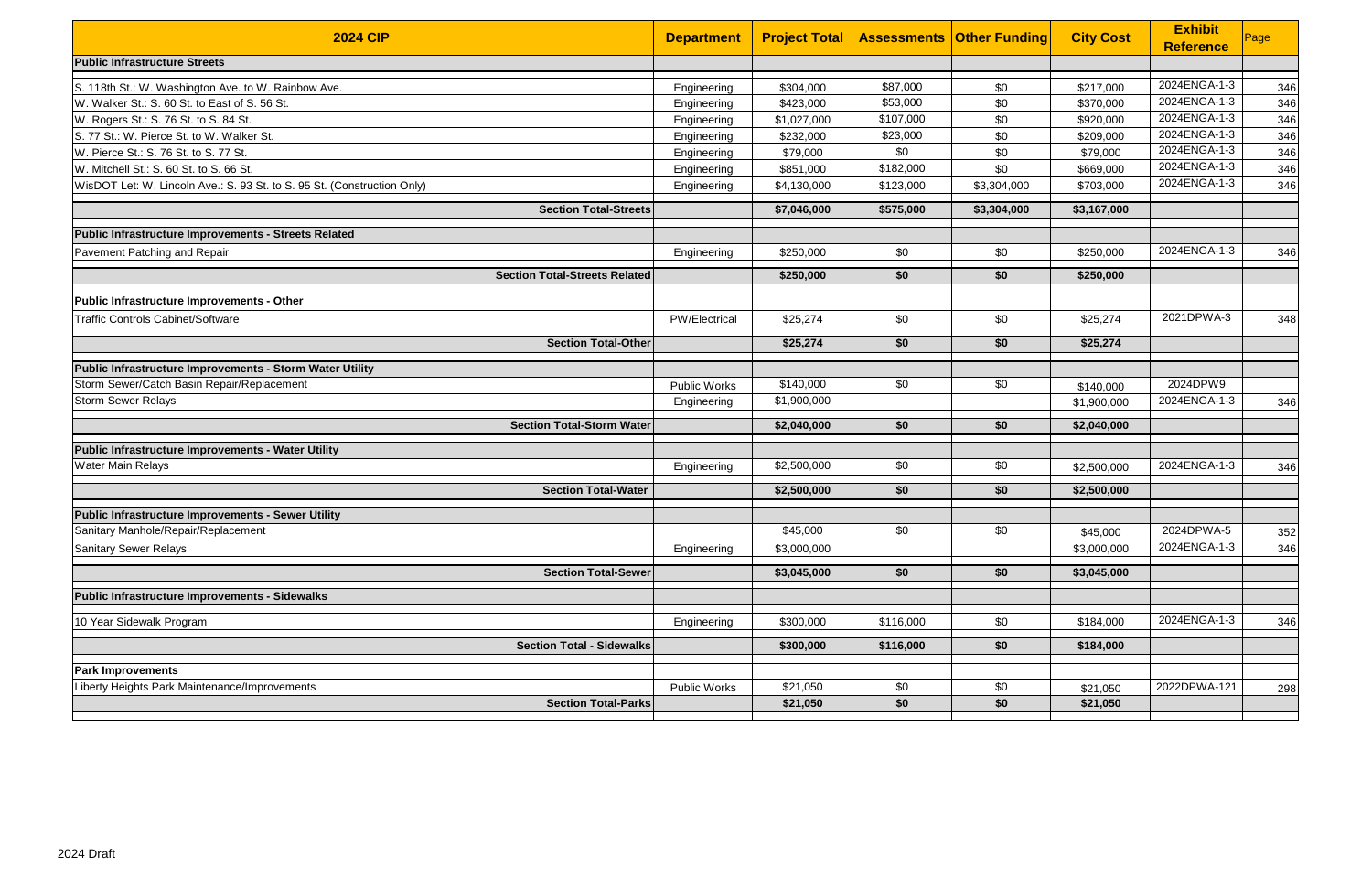| <b>2024 CIP</b>                                                                              | <b>Department</b>     | <b>Project Total</b> |                 | <b>Assessments   Other Funding</b> | <b>City Cost</b> | <b>Exhibit</b><br><b>Reference</b> | Page |
|----------------------------------------------------------------------------------------------|-----------------------|----------------------|-----------------|------------------------------------|------------------|------------------------------------|------|
| <b>Public Property Improvements - Non-Utility</b>                                            |                       |                      |                 |                                    |                  |                                    |      |
| <b>Public Works</b>                                                                          |                       |                      |                 |                                    |                  |                                    |      |
| High Voltage Street Lighting Circuit Conversion                                              | Engineering           | \$1,600,000          | \$0             | \$0                                | \$1,600,000      | 2024ENGA-1-3                       | 346  |
| Municipal Yard Maintenance                                                                   | <b>PW/Facilities</b>  | \$328,845            | $\sqrt{6}$      | \$0                                | \$328,845        | 2021DPWA-109                       | 16   |
| Emerald Ash Borer Pre-Emptive Removal Street Tree Replacement Planting (2024-29 annual cost) | PW/Forestry           | \$19,000             | \$0             | \$0                                | \$19,000         | 2021DPWA-29                        | 42   |
| Boulevard Landscape Bed Consolidation (2024-26 annual cost)                                  | PW/Forestry           | \$14,500.00          | \$0             | \$0                                | \$14,500         | 2021DPWA-30                        | 46   |
| Police                                                                                       |                       |                      |                 |                                    |                  |                                    |      |
| Police Facility Maintenance/Improvements                                                     | <b>PW/Facilities</b>  | \$343,632            | \$0             | \$0                                | \$343,632        | 2021DPWA-113                       | 56   |
| Sallyport and old garage area roof                                                           | <b>PW/Facilities</b>  | \$250,000            | \$0             | \$0                                | \$250,000        | 2024DPW1                           | 350  |
| Fire                                                                                         |                       |                      |                 |                                    |                  |                                    |      |
| Fire Station #3 Maintenance/Improvements                                                     | <b>PW/Facilities</b>  | \$8,861              | $\overline{60}$ | \$0                                | \$8,861          | 2022DPWA-117                       | 69   |
| <b>Health Department</b>                                                                     |                       |                      |                 |                                    |                  |                                    |      |
| <b>Health Department Facility Maintenance</b>                                                | <b>PW/Factilities</b> | \$51,549             | \$0             | \$0                                | \$51,549         | 2021DPWA-118                       | 74   |
| <b>Senior Center</b>                                                                         |                       |                      |                 |                                    |                  |                                    |      |
| Senior Center Maintenance/Improvements                                                       | <b>PW/Facilities</b>  | \$13,250             | \$0             | \$0                                | \$13,250         | 2022DPWA-119                       | 84   |
| Library                                                                                      |                       |                      |                 |                                    |                  |                                    |      |
| <b>Library Facility Maintenance/Improvements</b>                                             | <b>PW/Facilities</b>  | \$40,000             | \$0             | \$0                                | \$40,000         | 2021DPWA-120                       | 305  |
| <b>General</b>                                                                               |                       |                      |                 |                                    |                  |                                    |      |
| City Hall Maintenance                                                                        | <b>PW/Facilities</b>  | $\overline{$}39,300$ | \$0             | \$0                                | \$39,300         | 2021DPWA-108                       | 92   |
| <b>Historical Society</b>                                                                    | <b>PW/Facilities</b>  | \$72,000             | $\overline{50}$ | \$0                                | \$72,000         | 2021DPWA-123                       | 98   |
| <b>City Hall Council and Upper Roof</b>                                                      | <b>PW/Facilities</b>  | \$225,000            |                 |                                    |                  | 2024DPW2                           | 356  |
| <b>Development</b>                                                                           |                       |                      |                 |                                    |                  |                                    |      |
| Orchard Hills Tot Lot                                                                        | Planning              | \$70,000             | \$0             | \$0                                | \$70,000         | 2024Dev1                           | 358  |
| Section Total-Property Improvement                                                           |                       | \$3,075,937          | \$0             | \$0                                | \$2,850,937      |                                    |      |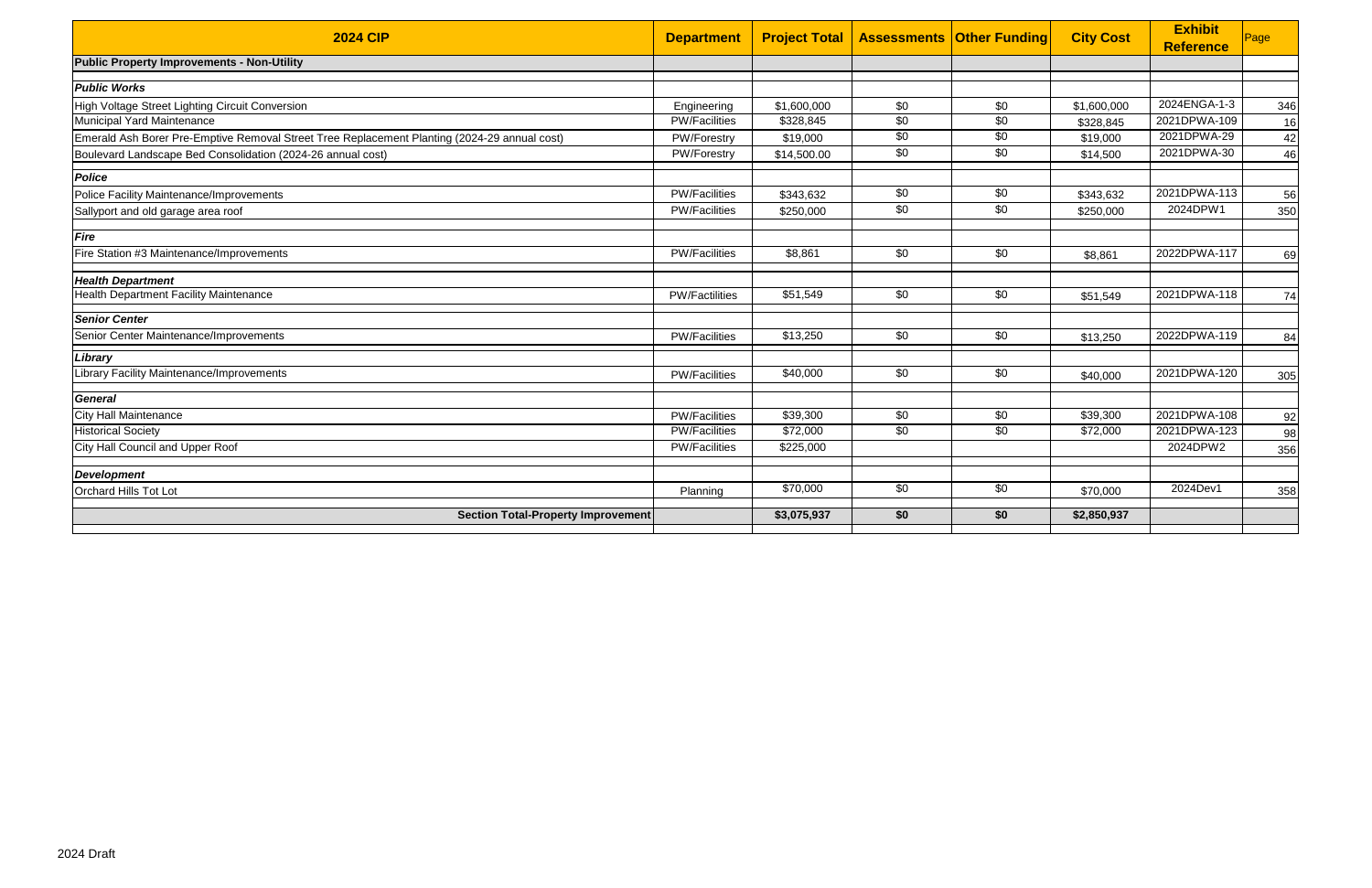| <b>2024 CIP</b>                                               | <b>Department</b> | <b>Project Total</b> |             | <b>Assessments Other Funding</b> | <b>City Cost</b> | <b>Exhibit</b><br><b>Reference</b> | Page |
|---------------------------------------------------------------|-------------------|----------------------|-------------|----------------------------------|------------------|------------------------------------|------|
| <b>Major Equipment/Vehicles - Non-Utility</b>                 |                   |                      |             |                                  |                  |                                    |      |
| <b>Public Works</b>                                           |                   |                      |             |                                  |                  |                                    |      |
| <b>Refuse Carts</b>                                           | PW/Sanitation     | \$35,000             | \$0         | \$0                              | \$35,000         | 2024DPW SS5                        | 361  |
| 2003 F-450 dump/plow truck with spreader #213                 | PW/Forestry       | \$72,500             | \$0         | \$0                              | \$72,500         | 2024DPW F1                         | 363  |
| 2006 single axle dump truck #711 (in place of #717 from 2023) | PW/San&St         | \$268,000            | \$0         | \$0                              |                  | 2024DPW SS1                        |      |
|                                                               |                   |                      |             |                                  | \$268,000        |                                    | 365  |
| 2008 20 yd refuse packer/plow #817                            | PW/San&St.        | \$320,000            | $\sqrt{60}$ | \$0                              | \$320,000        | 2024DPW SS2                        | 367  |
| 2006 tandem dump truck #1008                                  | PW/San&St         | \$268,000            | \$0         | \$0                              | \$268,000        | 2024DPW SS3                        | 369  |
| 2007 front end wheel loader #2937                             | PW/San&St         | \$188,000            | \$0         | \$0                              | \$188,000        | 2024DPW SS4                        | 371  |
| <b>Police</b>                                                 |                   |                      |             |                                  |                  |                                    |      |
| Investigative Squads (replace 2 per year)                     | Police            | \$64,000             | \$0         | \$0                              | \$64,000         | <b>2021 POLICE 4</b>               | 237  |
| Marked Squads (replace 6 per year)                            | Police            | \$240,000            | $\sqrt{60}$ | \$0                              | \$240,000        | 2021 POLICE 5                      | 239  |
| Squad Camera Replacement/Maintenance                          | Police            | \$54,107             | \$0         | \$0                              | \$54,107         | <b>2021 POLICE 1</b>               | 241  |
| Microfilm Machine                                             | Police            | \$10,855             | \$0         |                                  |                  | 2022POLICE3                        | 253  |
| <b>Information Technology</b>                                 |                   |                      |             |                                  |                  |                                    |      |
| Windows Server Operating System Upgrade                       | IT                | \$43,000             | \$0         | \$0                              | \$43,000         | 2024IT1                            | 373  |
| <b>City Hall</b>                                              |                   |                      |             |                                  |                  |                                    |      |
| Virtual City Hall Software Solution                           | Adm               | \$75,000             | \$0         | \$0                              | \$75,000         | 2022ADM1                           | 233  |
| Fire                                                          |                   |                      |             |                                  |                  |                                    |      |
| <b>SUV</b>                                                    | Fire              | \$65,000             | \$0         | \$0                              | \$65,000         | 2024Fire1                          | 375  |
| UTV                                                           | Fire              | \$35,000             | \$0         | \$0                              | \$35,000         | 2024Fire2                          | 377  |
| <b>Thermal Imaging Cameras</b>                                | Fire              | \$30,000             | \$0         | \$0                              | \$30,000         | 2024Fire3                          | 379  |
| Section Total-Equipment/Vehicles-Non-Utility                  |                   | \$1,768,462          | \$0         | \$0                              | \$1,757,607      |                                    |      |
| <b>Major Equipment/Vehicles - Utility</b>                     |                   |                      |             |                                  |                  |                                    |      |
| <b>WATER UTILITY</b>                                          |                   |                      |             |                                  |                  |                                    |      |
| 2003 van #100                                                 | PW/Water          | \$28,000             | \$0         | \$0                              | \$28,000         | 2024DPW W1                         | 381  |
| <b>STORM WATER UTILITY</b>                                    |                   |                      |             |                                  |                  |                                    |      |
| 2007 vacuum street sweeper #2832                              | PW/storm water    | \$275,000            | $\sqrt{60}$ | $\sqrt{60}$                      | \$275,000        | 2024DPW SW1                        | 383  |
| <b>Section Total-Equipment/Vehicles-Utility</b>               |                   | \$303,000            | \$0         | \$0                              | \$303,000        |                                    |      |
| 2024 CIP Total                                                |                   | \$20,374,723         | \$691,000   | \$3,304,000                      | \$16,143,868     |                                    |      |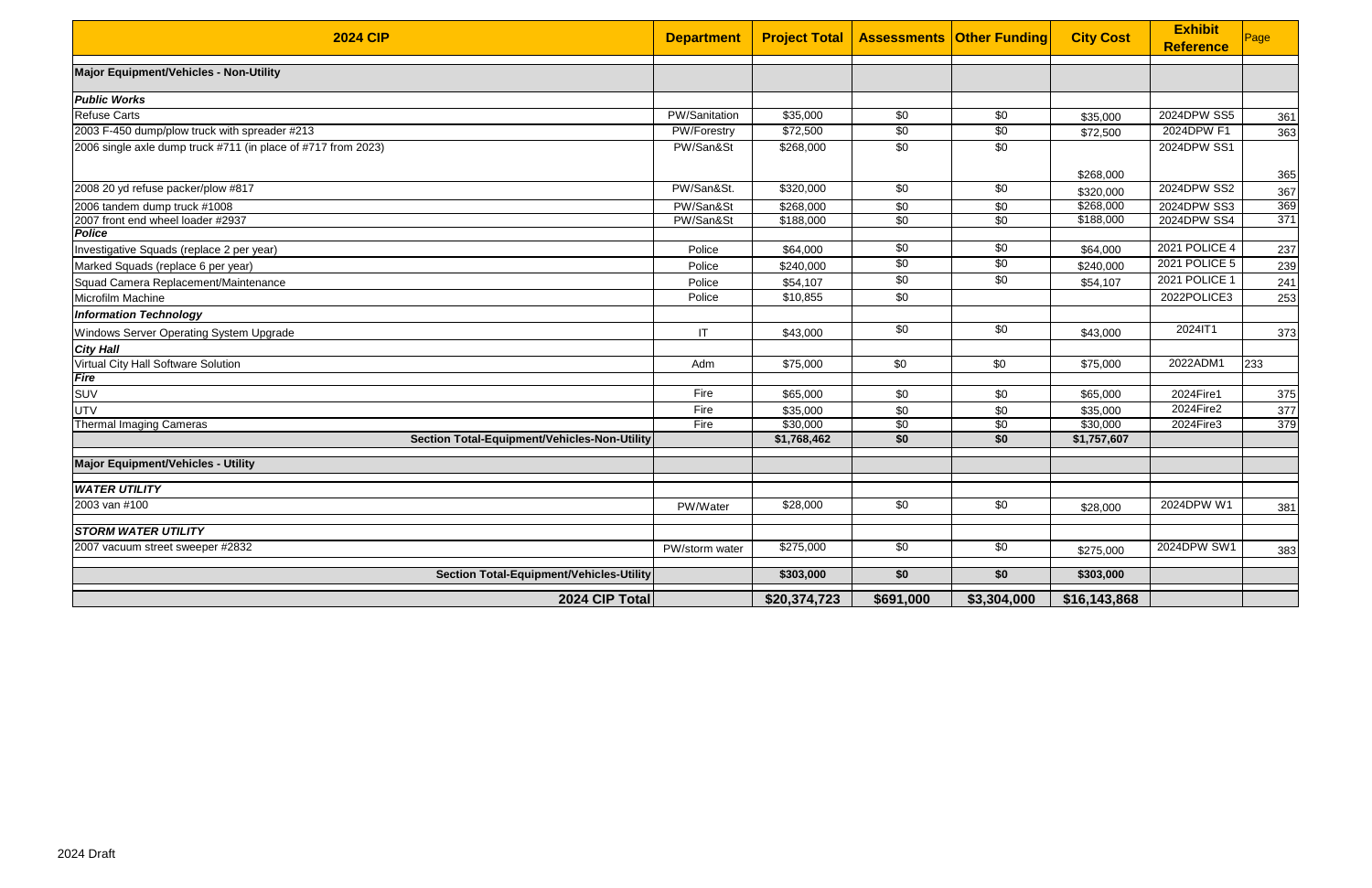| <b>2025 CIP</b>                                          | <b>Department</b>   | <b>Project Total</b> | <b>Assessments</b> | <b>Other Funding</b> | <b>City Cost</b> | <b>Exhibit Reference</b> | <b>PAGE</b> |
|----------------------------------------------------------|---------------------|----------------------|--------------------|----------------------|------------------|--------------------------|-------------|
|                                                          |                     |                      |                    |                      |                  |                          |             |
| <b>Public Infrastructure Streets</b>                     |                     |                      |                    |                      |                  | 2025ENG1-1-2             |             |
| S. 86th St.: W. Washington St. to W. Greenfield Ave.     | Engineering         | \$454,000            | \$141,000          | \$0                  | \$313,000        |                          | 385         |
| W. Orchard St.: S. 60 St. to S. 63 St.                   | Engineering         | \$374,000            | \$20,000           | \$0                  | \$354,000        | 2025ENG1-1-2             | 385         |
| S. 91 St.: W. Rogers St. to N/O W. Rogers St.            | Engineering         | \$233,000            | \$72,000           | \$0                  | \$161,000        | 2025ENG1-1-2             | 385         |
| S. 90 St.: W. Durham Ave. to W. Dakota St.               | Engineering         | \$142,000            | \$74,000           | \$0                  | \$68,000         | 2025ENG1-1-2             | 385         |
| S. 78 St.: W. Arthur Ave. to W. Beloit Rd.               | Engineering         | \$476,000            | \$148,000          | \$0                  | \$328,000        | 2025ENG1-1-2             | 385         |
| W. Washington St.: S. 89 St. to S. 90 St.                | Engineering         | \$55,000             | \$9,000            | \$0                  | \$46,000         | 2025ENG1-1-2             | 385         |
| W. Mineral St.: S. 60 St. to S. 64 St.                   | Engineering         | \$477,000            | \$50,000           | \$0                  | \$427,000        | 2025ENG1-1-2             | 385         |
| W. Electric Ave.: S. 55 St. to W. Mobile St.             | Engineering         | \$247,000            | \$92,000           | \$0                  | \$155,000        | 2025ENG1-1-2             | 385         |
| S. 72 St.: North of W. Walker St. to W. Washington St.   | Engineering         | \$536,000            | \$80,000           | \$0                  | \$456,000        | 2025ENG1-1-2             | 385         |
| S. 53 St.: W. Burnham St. to W. Rogers St.               | Engineering         | \$243,000            | \$47,000           | \$0                  | \$196,000        | 2025ENG1-1-2             | 385         |
| S. 83 St.: W. Grant St. to W. Becher St.                 | Engineering         | \$317,000            | \$49,000           | \$0                  | \$268,000        | 2025ENG1-1-2             | 385         |
| S. 90 St.: W. Schlinger Ave. to W. Greenfield Ave.       | Engineering         | \$517,000            | \$209,000          | \$0                  | \$308,000        | 2025ENG1-1-2             | 385         |
| W. Stuth Ave.: S. Orleans Ave. to S. Osage Ave.          | Engineering         | \$340,000            | \$176,000          | \$0                  | \$164,000        | 2025ENG1-1-2             | 385         |
| <b>Section Total-Streets</b>                             |                     | \$4,411,000          | \$1,167,000        | \$0                  | \$3,244,000      |                          |             |
|                                                          |                     |                      |                    |                      |                  |                          |             |
| Public Infrastructure Improvements - Streets Related     |                     |                      |                    |                      |                  |                          |             |
| Pavement Patching and Repair                             | Engineering         | \$250,000            | \$0                | \$0                  | \$250,000        | 2025ENG1-1-2             | 385         |
| <b>Section Total-Streets Related</b>                     |                     | \$250,000            | $\overline{50}$    | \$0                  | \$250,000        |                          |             |
|                                                          |                     |                      |                    |                      |                  |                          |             |
| Public Infrastructure Improvements - Storm Water Utility |                     |                      |                    |                      |                  |                          |             |
| <b>Storm Sewer Relays</b>                                |                     | \$1,900,000          | $\overline{50}$    | $\overline{50}$      |                  | 2025ENG1-1-2             |             |
| Storm Sewer Catch Basin Repair                           | Engineering         | \$80,000             | $\overline{50}$    | \$0                  | \$1,900,000      | 2025DPW9                 | 385         |
|                                                          | <b>Public Works</b> |                      |                    |                      | \$80,000         |                          | 387         |
| <b>Section Total-Storm Water</b>                         |                     | \$1,980,000          | \$0                | \$0                  | \$1,980,000      |                          |             |
|                                                          |                     |                      |                    |                      |                  |                          |             |
| Public Infrastructure Improvements - Water Utility       |                     |                      |                    |                      |                  |                          |             |
| <b>Water Main Relays</b>                                 | Engineering         | \$2,500,000          | \$0                | \$0                  | \$2,500,000      | 2025ENG1-1-2             | 385         |
|                                                          |                     |                      |                    |                      |                  |                          |             |
| <b>Section Total-Water</b>                               |                     | \$2,500,000          | \$0                | \$0                  | \$2,500,000      |                          |             |
|                                                          |                     |                      |                    |                      |                  |                          |             |
| Public Infrastructure Improvements - Sewer Utility       |                     |                      |                    |                      |                  |                          |             |
| <b>Sanitary Sewer Relays</b>                             | Engineering         | \$3,000,000          | \$0                | \$0                  | \$3,000,000      | 2025ENG1-1-2             | 385         |
|                                                          |                     |                      |                    |                      |                  |                          |             |
| <b>Section Total-Sewer</b>                               |                     | \$3,000,000          | \$0                | \$0                  | \$3,000,000      |                          |             |
|                                                          |                     |                      |                    |                      |                  |                          |             |
| Public Infrastructure Improvements - Sidewalks           |                     |                      |                    |                      |                  |                          |             |
| 10 Year Sidewalk Program                                 | Engineering         | \$300,000            | \$40,000           | \$0                  | \$260,000        | 2025ENG1-1-2             | 385         |
|                                                          |                     |                      |                    |                      |                  |                          |             |
| <b>Section Total - Sidewalks</b>                         |                     | \$300,000            | \$40,000           | \$0                  | \$260,000        |                          |             |
|                                                          |                     |                      |                    |                      |                  |                          |             |
| <b>Public Property Improvements - Non-Utility</b>        |                     |                      |                    |                      |                  |                          |             |
|                                                          |                     |                      |                    |                      |                  |                          |             |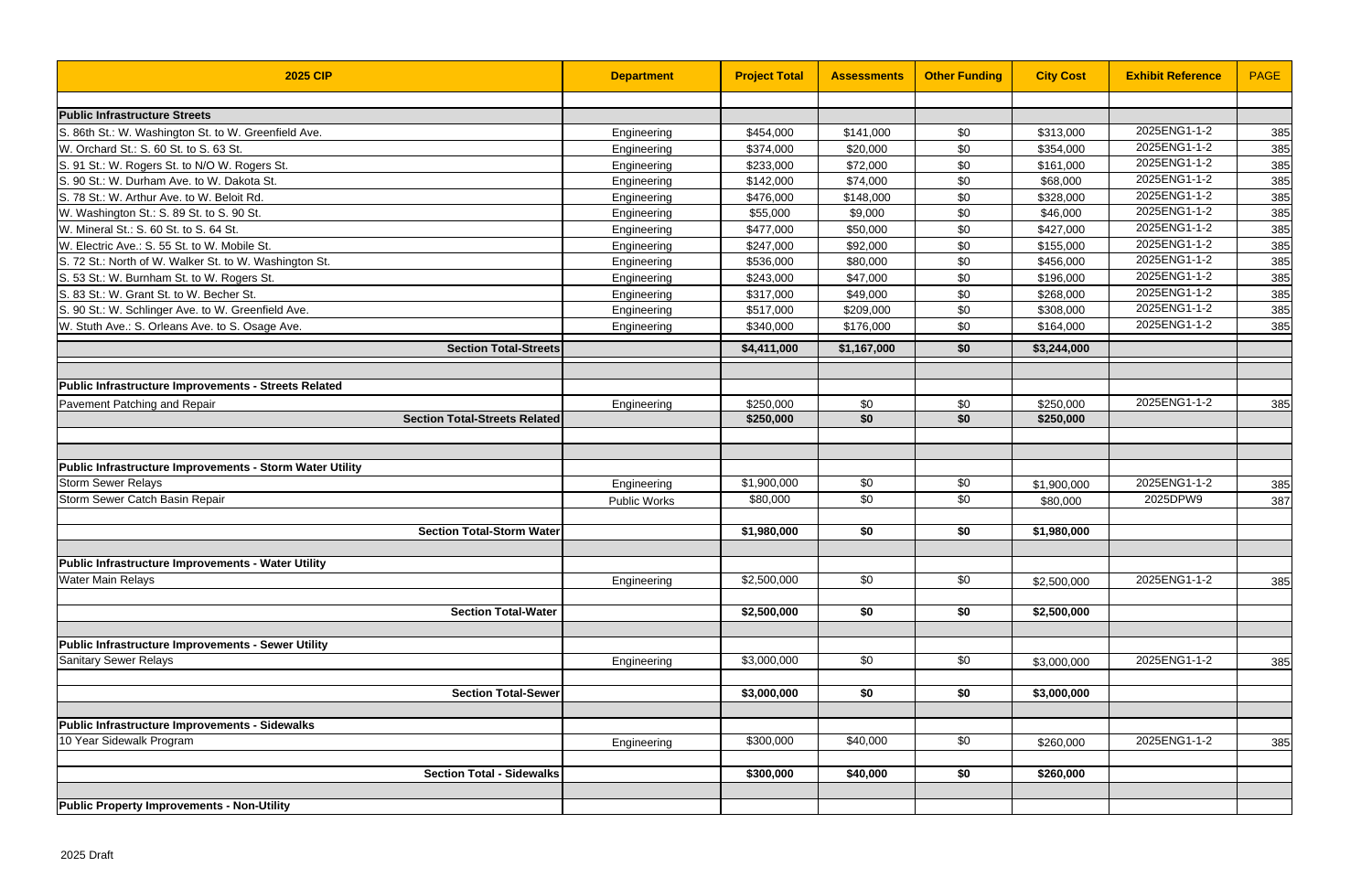| <b>Public Works</b>                                 |                                |                          |                 |             |                       |               |            |
|-----------------------------------------------------|--------------------------------|--------------------------|-----------------|-------------|-----------------------|---------------|------------|
| <b>Municipal Yard Maintenance</b>                   | <b>PW/Facilities</b>           | \$8,000                  |                 |             |                       | 2021DPWA-109  | 16         |
| <b>Street Lighting Circuit Conversion</b>           | Engineering                    | \$1,600,000              | \$0             | \$0         | \$1,600,000           | 2025ENG1-1-2  | 385        |
|                                                     |                                |                          |                 |             | \$0                   |               |            |
| <b>Senior Center</b>                                |                                |                          |                 |             |                       |               |            |
| <b>General Maintenance</b>                          | <b>PW/Facilities</b>           | \$88,600                 |                 |             |                       | 2022DPWA-119  | 84         |
| <b>General</b>                                      |                                |                          |                 |             |                       |               |            |
| <b>City Hall Elevator</b>                           | <b>PW/Facilities</b>           | <b>TBD</b>               |                 |             | \$0                   | 2025DPW3      | 389        |
| Library Elevator / Maintenance                      | <b>PW/Facilities</b>           | <b>TBD</b>               |                 |             | \$0                   | 2025DPW4      | 391        |
| Fire Station #2 Maintenance/Improvements            | <b>PW/Facilities</b>           | \$12,779                 | \$0             | \$0         | \$12,779              | 2021DPW A-116 | 63         |
| Section Total-Property Improvement                  |                                | \$1,709,379              | \$0             | \$0         | \$1,612,779           |               |            |
| Major Equipment/Vehicles - Non-Utility              |                                |                          |                 |             |                       |               |            |
| <b>Public Works</b>                                 |                                |                          |                 |             |                       |               |            |
| <b>Refuse Carts</b>                                 | PW/Sanitation                  |                          | $\sqrt{50}$     | \$0         |                       | 2025DPW SS5   |            |
|                                                     |                                | \$35,000                 | $\sqrt{50}$     | $\sqrt{60}$ | \$35,000              | 2025DPW SS4   | 393        |
| #2948 Wheel Loader                                  | <b>PW/Streets</b>              | \$198,000                |                 |             | \$198,000             | 2025DPW5      | 395        |
| Retroreflectometer<br>2012 20 yd refuse packer #818 | PW/Building/SIgns<br>PW/San&St | \$20,000<br>\$320,000.00 | \$0             | \$0         | \$20,000<br>\$320,000 | 2025DPW SS2   | 397<br>399 |
| 2009 tandem dump truck/plow/wing blade #1014        | PW/San&St                      | \$285,850.00             | \$0             | \$0         | \$285,850             | 2025DPW SS1   | 401        |
| 2008 front end wheel loader #2938                   | PW/San&St                      | \$188,000.00             | $\overline{50}$ | \$0         | \$188,000             | 2025DPW SS3   | 403        |
|                                                     |                                |                          |                 |             | \$0                   |               |            |
| <b>Police</b>                                       |                                |                          |                 |             |                       |               |            |
| <b>Police Generator</b>                             | <b>PW/Electrical</b>           | <b>TBD</b>               |                 |             | \$0                   | 2025DPW2      | 405        |
| Investigative Squads (replace 2 per year)           | Police                         | \$64,000                 | \$0             | \$0         | \$64,000              | 2021 POLICE 4 | 237        |
| Marked Squads (replace 6 per year)                  | Police                         | \$240,000                | \$0             | \$0         | \$240,000             | 2021 POLICE 5 | 239        |
| Squad Camera Replacement/Maintenance                | Police                         | \$54,107                 | $\overline{50}$ | \$0         | \$54,107              | 2021 POLICE 1 | 241        |
| Microfilm Machine                                   | Police                         | \$10,855                 | \$0             | \$0         | \$10,855              | 2022POLICE3   | 253        |
| <b>City Hall</b>                                    |                                |                          |                 |             |                       |               |            |
| Virtual City Hall Software Solution                 | General                        | \$75,000                 | \$0             | \$0         | \$75,000              | 2022ADM1      | 233        |
| Fire                                                |                                |                          |                 |             |                       |               |            |
| <b>Breathing Apparatus</b>                          | Fire                           | \$566,086                | $\sqrt{6}$      | $\sqrt{50}$ | \$566,086             | 2025FIRE1     | 407        |
| Fire PickUp Truck                                   | Fire                           | \$55,000                 | \$0             | \$0         | \$55,000              | 2025FIRE2     | 409        |
| <b>DEVELOPMENT</b>                                  |                                |                          |                 |             |                       |               |            |
| Eastside Dog Park                                   | Planning                       | \$40,000                 |                 | \$10,000    | \$30,000              | 2025 Dev 1    | 411        |
| City Branded Bus Shelter                            | <b>Economic Development</b>    | \$250,000                |                 |             | \$250,000             | 2025 Dev 2    | 413        |
| Section Total-Equipment/Vehicles-Non-Utility        |                                | \$2,401,898              | \$0             | \$10,000    | \$2,391,898           |               |            |
| <b>Major Equipment/Vehicles - Utility</b>           |                                |                          |                 |             |                       |               |            |
| <b>SEWER UTILITY</b>                                |                                |                          |                 |             |                       |               |            |
| 2005 jet vac truck #1498                            | PW/sanitary sewer              | \$430,550                | $\overline{50}$ | \$0         |                       | 2025DPW SU1   |            |
| Section Total-Equipment/Vehicles-Utility            |                                | \$0                      | \$0             | \$0         | \$430,550<br>\$0      |               | 415        |
|                                                     |                                |                          |                 |             |                       |               |            |
| 2025 CIP Total                                      |                                | \$16,552,277             | \$1,207,000     | \$10,000    | \$15,238,677          |               |            |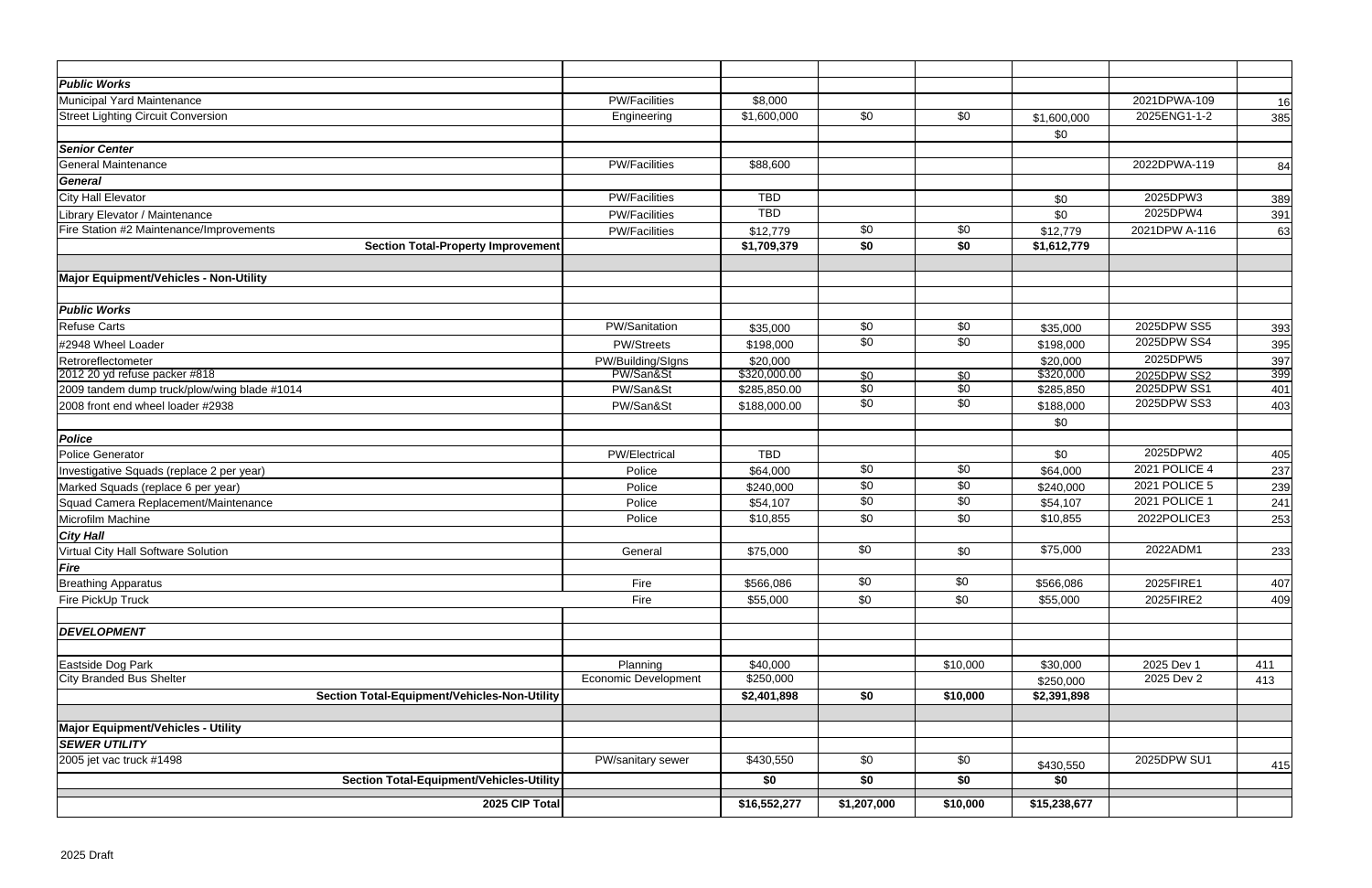| 2026                                                         | <b>Department</b>            | <b>Project Total</b> | <b>Assessments</b> | <b>Other Funding</b> | <b>City Cost</b> | <b>Exhibit Reference</b> | Page       |
|--------------------------------------------------------------|------------------------------|----------------------|--------------------|----------------------|------------------|--------------------------|------------|
| <b>Public Infrastructure Streets</b>                         |                              |                      |                    |                      |                  |                          |            |
|                                                              |                              |                      |                    |                      |                  |                          |            |
| S. 55th Street: W. Burnham St. to 180' N/O W. Mobile St.     | Engineering                  | \$606,000            | \$188,000          | \$0                  | \$418,000        | 2026ENG1                 | 417        |
| 60th Street: W. Arthur Ave. to W. Kinnickinnic River Parkway | Engineering                  | \$395,000            | \$82,000           | \$0                  | \$313,000        | 2026ENG1                 | 417        |
| 62nd Street: W. Greenfield Ave. to W. Orchard St.            | Engineering                  | \$127,000            | \$39,000           | \$0                  | \$88,000         | 2026ENG1                 | 417        |
| S. 63rd Street: W. Washington St. to W. Greenfield Ave.      | Engineering                  | \$465,000            | \$136,000          | \$0                  | \$329,000        | 2026ENG1                 | 417        |
| .74th Street: W. Dakota St. to W. Oklahoma Ave.              | Engineering                  | \$205,000            | \$81,000           | \$0                  | \$124,000        | 2026ENG1                 | 417        |
| S. 74th Street: W. Lincoln Ave. to W. Hicks St.              | Engineering                  | \$850,000            | \$264,000          | \$0                  | \$586,000        | 2026ENG1                 | 417        |
| S. 75th Street: W. Arthur Ave. to W. Beloit Rd.              | Engineering                  | \$75,000             | \$31,000           | \$0                  | \$44,000         | 2026ENG1                 | 417        |
| 89th Street: W. Greenfield Ave. to W. Orchard St.            | Engineering                  | \$358,000            | \$104,000          | \$0                  | \$254,000        | 2026ENG1                 | 417        |
| 93rd Street: W. Schlinger Ave. to LaFollette Park            | Engineering                  | \$124,000            | \$51,000           | \$0                  | \$73,000         | 2026ENG1                 | 417        |
| 94th Street: W. National Ave. to W. Lincoln Ave.             | Engineering                  | \$80,000             | \$31,000           | \$0                  | \$49,000         | 2026ENG1                 | 417        |
| S. 100th Street: W. Orchard Pl. to W. Maple St.              | Engineering                  | \$200,000            | \$41,000           | \$0                  | \$159,000        | 2026ENG1                 | 417        |
| S. 117th Street: W. Washington St. to W. Greenfield Ave.     | Engineering                  | \$250,000            | \$99,000           | \$0                  | \$151,000        | 2026ENG1                 | 417        |
| S. 124th Street: W. Greenfield Ave. to W. Lincoln Ave.       | Engineering                  | \$2,443,000          | \$304,000          | \$1,142,000          | \$997,000        | 2026ENG1                 | 417        |
| W. Fairview Ave.: S. 121 St. to Underwood Parkway            | Engineering                  | \$314,000            | \$68,000           | \$157,000            | \$89,000         | 2026ENG1                 | 417        |
| <b>Section Total-Streets</b>                                 |                              | \$6,492,000          | \$1,519,000        | \$1,299,000          | \$3,674,000      |                          |            |
|                                                              |                              |                      |                    |                      |                  |                          |            |
| Public Infrastructure Improvements - Storm Water Utility     |                              |                      |                    |                      |                  |                          |            |
| <b>Storm Sewer Relays</b>                                    | Engineering                  | \$1,900,000          | \$0                | \$0                  | \$1,900,000      | 2026ENG1                 | 417        |
|                                                              |                              |                      |                    |                      |                  |                          |            |
| <b>Section Total-Storm Water</b>                             |                              | \$1,900,000          | \$0                | \$0 <sub>l</sub>     | \$1,900,000      |                          |            |
| Public Infrastructure Improvements - Water Utility           |                              |                      |                    |                      |                  |                          |            |
| <b>Water Main Relays</b>                                     | Engineering                  | \$2,500,000          | \$0                | \$0                  | \$2,500,000      | 2026ENG1                 | 417        |
| <b>Section Total-Water</b>                                   |                              | \$2,500,000          | \$0                | \$0                  | \$2,500,000      |                          |            |
|                                                              |                              |                      |                    |                      |                  |                          |            |
| Public Infrastructure Improvements - Sewer Utility           |                              |                      |                    |                      |                  |                          |            |
| <b>Sanitary Sewer Relays</b>                                 | Engineering                  | \$3,000,000          | \$0                | \$0                  | \$3,000,000      | 2026ENG1                 | 417        |
|                                                              |                              |                      |                    |                      |                  |                          |            |
| <b>Section Total-Sewer</b>                                   |                              | \$3,000,000          | \$0                | \$0                  | \$3,000,000      |                          |            |
|                                                              |                              |                      |                    |                      |                  |                          |            |
| Public Infrastructure Improvements - Sidewalks               |                              |                      |                    |                      |                  |                          |            |
| 10 Year Sidewalk Program                                     | Engineering                  | \$300,000            | \$116,000          | \$0                  | \$184,000        | 2026ENG1                 | 417        |
|                                                              |                              |                      |                    |                      |                  |                          |            |
| <b>Section Total - Sidewalks</b>                             |                              | \$300,000            | \$116,000          | \$0                  | \$184,000        |                          |            |
|                                                              |                              |                      |                    |                      |                  |                          |            |
| <b>Public Property Improvements - Non-Utility</b>            | <b>PW/Facilities</b>         |                      |                    |                      |                  |                          |            |
| Municipal Yard Maintenance                                   |                              | \$95,000             | \$0                | \$0                  | \$95,000         | 2021DPWA-109             | 16         |
| Fire                                                         |                              |                      |                    |                      |                  |                          |            |
| Fire Station #2 Maintenance/Improvements                     |                              | \$170,000            | \$0                | \$0                  |                  | 2021DPW A-116            |            |
|                                                              | <b>PW/Facilities</b>         |                      |                    |                      | \$170,000        |                          | 63         |
| <b>Section Total-Property Improvement</b>                    |                              | \$265,000            | \$0                | \$0                  | \$265,000        |                          |            |
| Major Equipment/Vehicles - Non-Utility                       |                              |                      |                    |                      |                  |                          |            |
|                                                              |                              |                      |                    |                      |                  |                          |            |
| <b>Public Works</b>                                          |                              |                      |                    |                      |                  |                          |            |
| 2013 20 yd refuse packer/plow #819                           | PW/San&St                    | \$320,000            | \$0                | \$0                  | \$320,000        | 2026DPW SS1              |            |
| 2009 tandem dump truck #1015                                 | PW/San&St                    | \$285,850.00         | \$0                |                      | \$285,850        | 2026DPW SS2              | 419<br>421 |
| 2004 front end wheel loader #2944                            | <b>PW/Forestry</b>           | \$188,000.00         | $\frac{6}{5}$      | \$0<br>\$0           | \$188,000        | 2026DPW SS3              | 423        |
| <b>Street Lighting Circuit Conversion</b>                    |                              | \$1,600,000          | \$0                | \$0                  | \$1,600,000      | 2026ENG1                 | 417        |
| Refuse Carts                                                 | Engineering<br>PW/Sanitation | \$35,000             | \$0                | \$0                  | \$35,000         | 2026DPW SS4              | 425        |
| <b>Information Technology</b>                                |                              |                      |                    |                      |                  |                          |            |
| City Hall Scale Infrastructure upgrade                       | $\mathsf{I}\mathsf{T}$       | \$65,000             |                    |                      | \$65,000         | 2026IT1                  | 427        |
|                                                              |                              |                      |                    |                      |                  |                          |            |